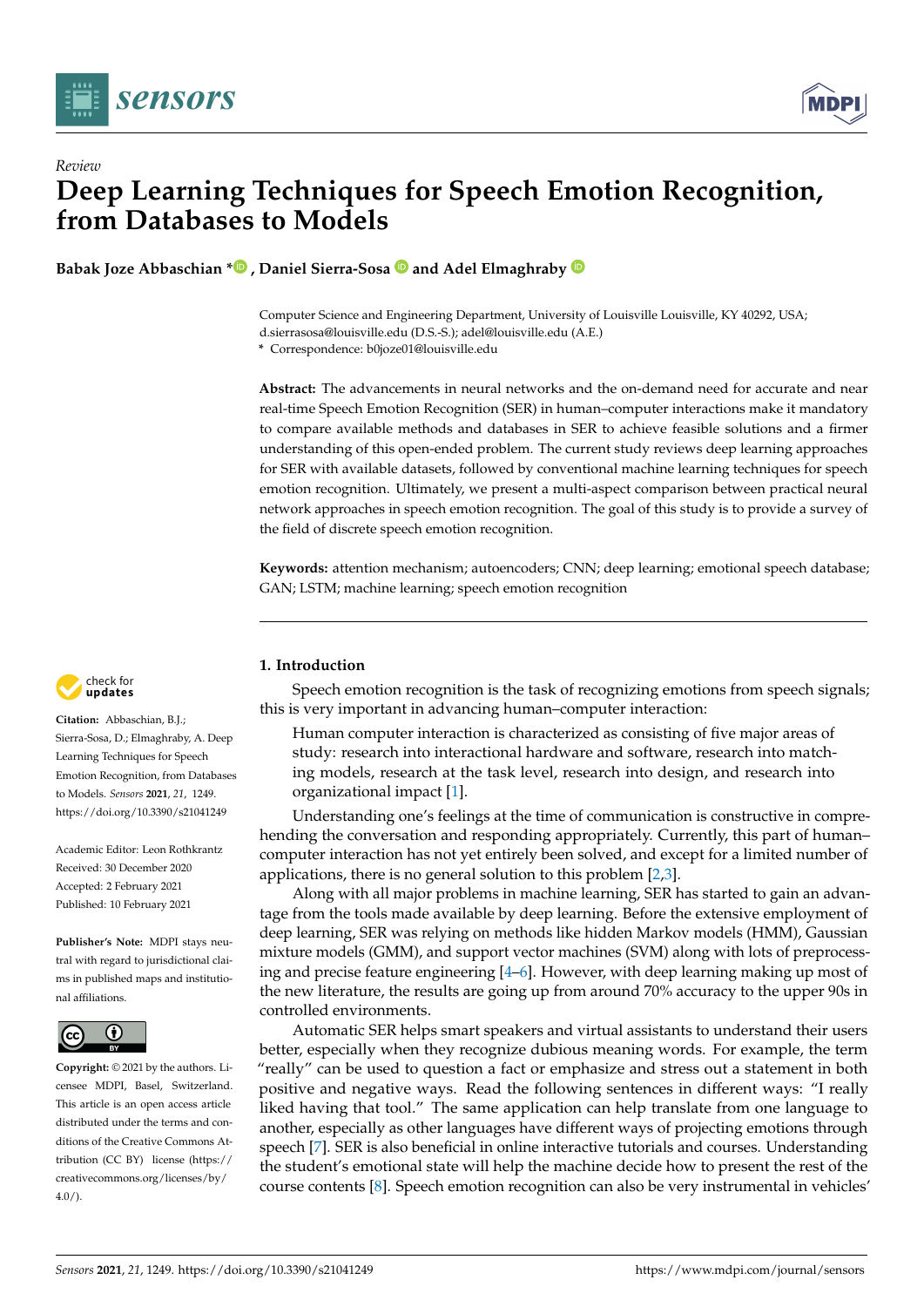safety features. It can recognize the driver's state of mind and help prevent accidents and disasters [\[8\]](#page-23-6). Another related application is in therapy sessions; by employing SER, therapists will understand their patients' state and possibly underlying hidden emotions as well [\[9\]](#page-23-7). It has been proven that in stressful and noisy environments like aircraft cockpits, the application of SER can significantly help to increase the performance of automatic speech recognition systems [\[10\]](#page-23-8). The service industry and e-commerce can utilize speech emotion recognition in call centers to give early alerts to customer service and supervisors of the caller's state of mind [\[11\]](#page-23-9). In addition, speech emotion recognition has been suggested to be implemented in interactive movies to understand viewers' emotions. The interactive film could then go along different routes and have different endings [\[12\]](#page-23-10).

To train machine learning algorithms to classify emotions, we need to have training datasets. For SER tasks, there are generally three types of training datasets, natural, seminatural, and simulated. The natural datasets are extracted from available videos and audios, either broadcasted on TV or online. There are also databases from call centers and similar environments. Semi-natural datasets are made by defining a scenario for professional voice actors and asking them to play them. The third and most widely used type, the simulated datasets, are similar to semi-naturals. The difference is that the voice actors are acting the same sentences with different emotions.

Traditionally SER used to follow the steps of automatic speech recognition (ASR), and methods based on HMMS, GMMs, and SVMs were widespread [\[5,](#page-23-11)[6,](#page-23-4)[13](#page-23-12)[–17\]](#page-23-13). Those approaches needed lots of feature engineering and any changes in the features usually required restructuring the entire architecture of the method. However, lately, by the development of deep learning tools and processes, solutions for SER can be changed as well. There is a lot of effort and research on employing these algorithms to recognize emotions from the speech [\[18–](#page-23-14)[27\]](#page-24-0). In addition to deep learning, more recently, along with improvements in recurrent neural networks and the use of long short-term memory (LSTM) networks, autoencoders, and generative adversarial models, there has been a wave of studies on SER using these techniques [\[28](#page-24-1)[–33\]](#page-24-2) to solve the problem.

The rest of the paper is organized as follows: In Section [2,](#page-1-0) we define SER, and in Section [3,](#page-2-0) we present some related studies. In the next section, we provide a review of existing emotional speech datasets, and Section [5](#page-7-0) is where we review several traditional and deep learning methods used in SER. Finally, in the last chapter, we discuss and conclude our work while proposing direction for future actions in SER.

## <span id="page-1-0"></span>**2. Speech Emotion Recognition Definition**

To be able to comprehend the messages we receive, we need to complement what we hear with other signals from the interlocutor. One of the signals is understanding the emotions of our collocutor while communicating. Understanding the feelings in correlation with the message comprehended will be an essential key to a fruitful conversation [\[34\]](#page-24-3). Along with all the benefits humans would gain of understanding emotions, it is evident that in human–computer interaction, we would be able to gain a lot as well. In recent years, there are many studies, efforts, and even competitions focused on building means and methods to create such an understanding for computers [\[35](#page-24-4)[–38\]](#page-24-5).

To be able to classify emotions using computer algorithms, we need to have a mathematical model describing them. The classical approach defined by psychologists is based on three measures that create a three-dimensional space that describes all the emotions. These measures or dimensions are pleasure, arousal, and dominance [\[39,](#page-24-6)[40\]](#page-24-7). A combination of these qualities will create a vector that will be in one of the defined emotion territories, and based on that, we can report the most relevant emotion [\[41\]](#page-24-8).

Using pleasure, arousal, and dominance, we can describe almost any emotion, but such a deterministic system will be very complex to implement for machine learning. Therefore, in machine learning studies, typically, we use statistical models and cluster samples into one of the named qualitative emotions such as anger, happiness, sadness, and so forth. To be able to classify and cluster any of the mentioned emotions, we need to model them using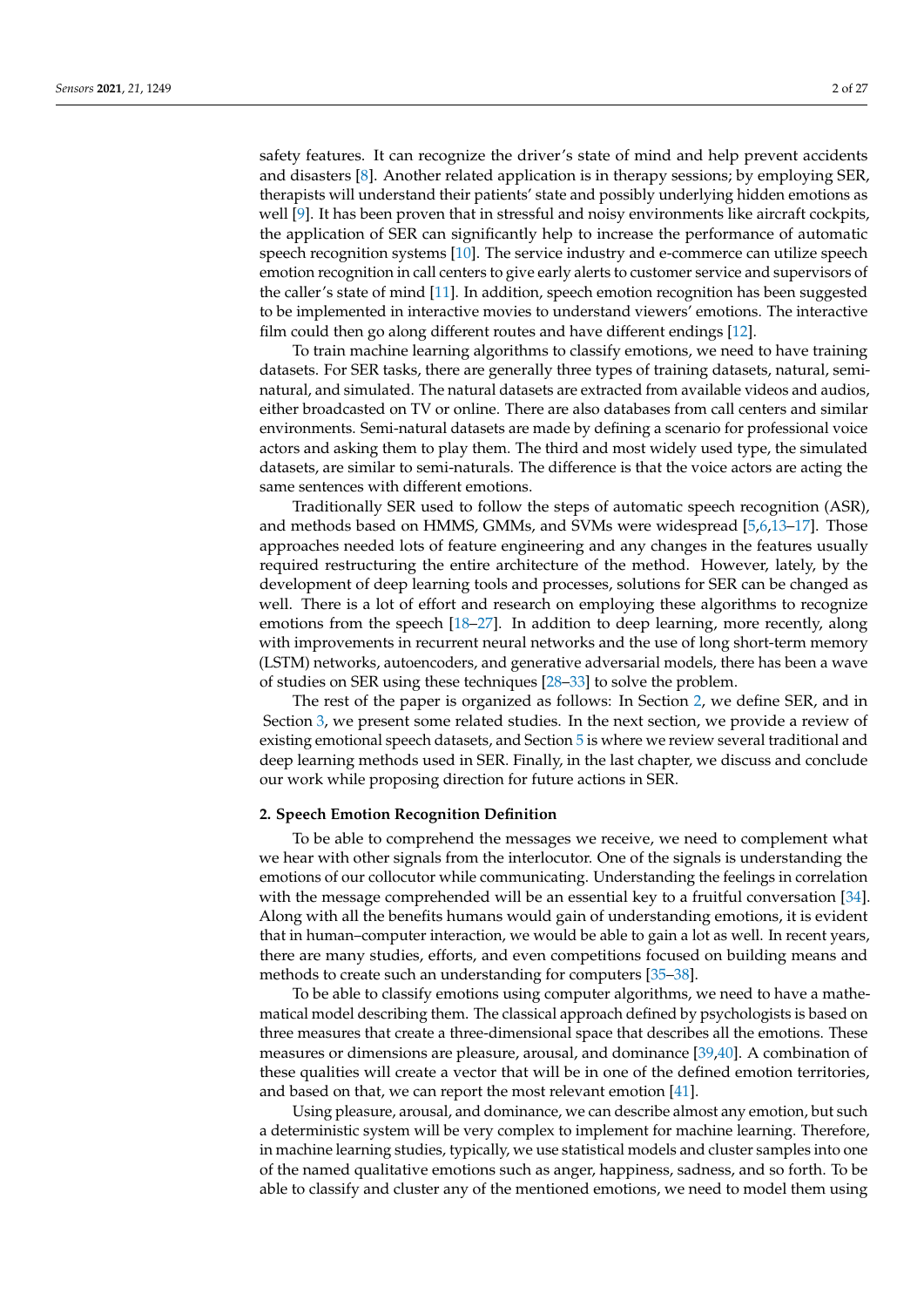features extracted from the speech; this is usually done by extracting different categories of prosody, voice quality, and spectral features [\[42\]](#page-24-9).

Any of these categories have benefits in classifying some emotions and weaknesses in detecting others. The prosody features usually focused on fundamental frequency (*F*0), speaking rate, duration, and intensity, are not able to confidently differentiate angry and happy emotions from each other [\[42\]](#page-24-9). Voice quality features are usually dominant in the detection of emotions of the same speaker. Still, they differ from speaker to speaker, and it is making them hard to be used in a speaker-independent setting [\[43\]](#page-24-10). Spectral features have been extensively analyzed to derive emotions from speech. The immediate advantage that they have compared to prosody features is that they can confidently distinguish angry from happy. However, an area of concern is that the magnitude and shift of the formants for the same emotions vary across different vowels, and this would add more complexity to an emotion recognition system, and it needs to be speech content-aware [\[44\]](#page-24-11).

For every one of those feature categories, as mentioned earlier, there are various standard feature representations. Prosody features are usually being shown by F0 and measures related to speaking rate [\[45\]](#page-24-12), and spectral features are generally being described using one of the cepstrum-based representations available. Commonly, Mel-frequency cepstral coefficients (MFCC) or linear prediction cepstral coefficients (LPCC) are used, and in some studies, spectral features, formants, and other information are used as well [\[46\]](#page-24-13). Voice quality features are usually described by normalized amplitude quotient (NAQ), shimmer, and jitter [\[47\]](#page-24-14).

There are two major approaches in SER, either recognizing based on the three dimensions of emotions or recognition based on statistical pattern recognition techniques for the qualitative named emotions. For the first approach, we calculate degrees of correlation between the given signal and passion, arousal, and dominance, and then using a hierarchical classifier, the complex emotion is determined. The second group is done using statistical pattern recognition methods, such as the Gaussian mixture model (GMM) [\[14\]](#page-23-15), support vector machine (SVM) [\[5\]](#page-23-11), hidden Markov model (HMM) [\[15\]](#page-23-16), artificial neural network (ANN) [\[13\]](#page-23-12), deep neural network (DNN) [\[24\]](#page-23-17), and genetic algorithm (GA) [\[48\]](#page-24-15).

## <span id="page-2-0"></span>**3. Related Work**

Due to the importance of SER in human–computer interaction and the development of artificial intelligence systems, there are multiple other recent publications and surveys on SER. In this section, we review the most recent studies related to the current work.

In 2018, Swain et al. [\[49\]](#page-24-16) reviewed studies between 2000 and 2017 on SER systems based on three perspectives: database, feature extraction, and classifiers. The research has an extensive section on databases and feature extraction; however, only traditional machine learning methods have been considered as classifying tool, and the authors are regretting neural networks and deep learning approaches.

A year after, Khalil et al. [\[50\]](#page-24-17) reviewed discrete approaches in SER using deep learning. Several deep learning approaches, including deep neural networks (DNNs), convolutional neural networks (CNNs), recurrent neural networks (RNNs), and autoencoder, have been mentioned along with some of their limitations and strengths in the study. However, the research is not addressing the accessible approaches to overcome weaknesses.

Very recently, Anjali et al. [\[51\]](#page-24-18) published a review as a summary of speech emotion detection methods. A brief discussion of various features used in speech emotion recognition and review of methods used for this purpose from 2009 to 2018 has been provided in the re-search. The drawback of the paper is the depth of analysis. Yet, it can be considered a start point.

In 2020, Basu et al. [\[52\]](#page-24-19) published a brief review on the importance of speech emotion datasets and features, noise reduction; ultimately, they analyze the significance of different classification approaches, including SVM and HMM. The strength of the research is the identification of several features related to speech emotion recognition; however, its weakness is the leak of more modern methods' investigation and briefly mentions convolutional and recurrent neural networks as a deep learning method.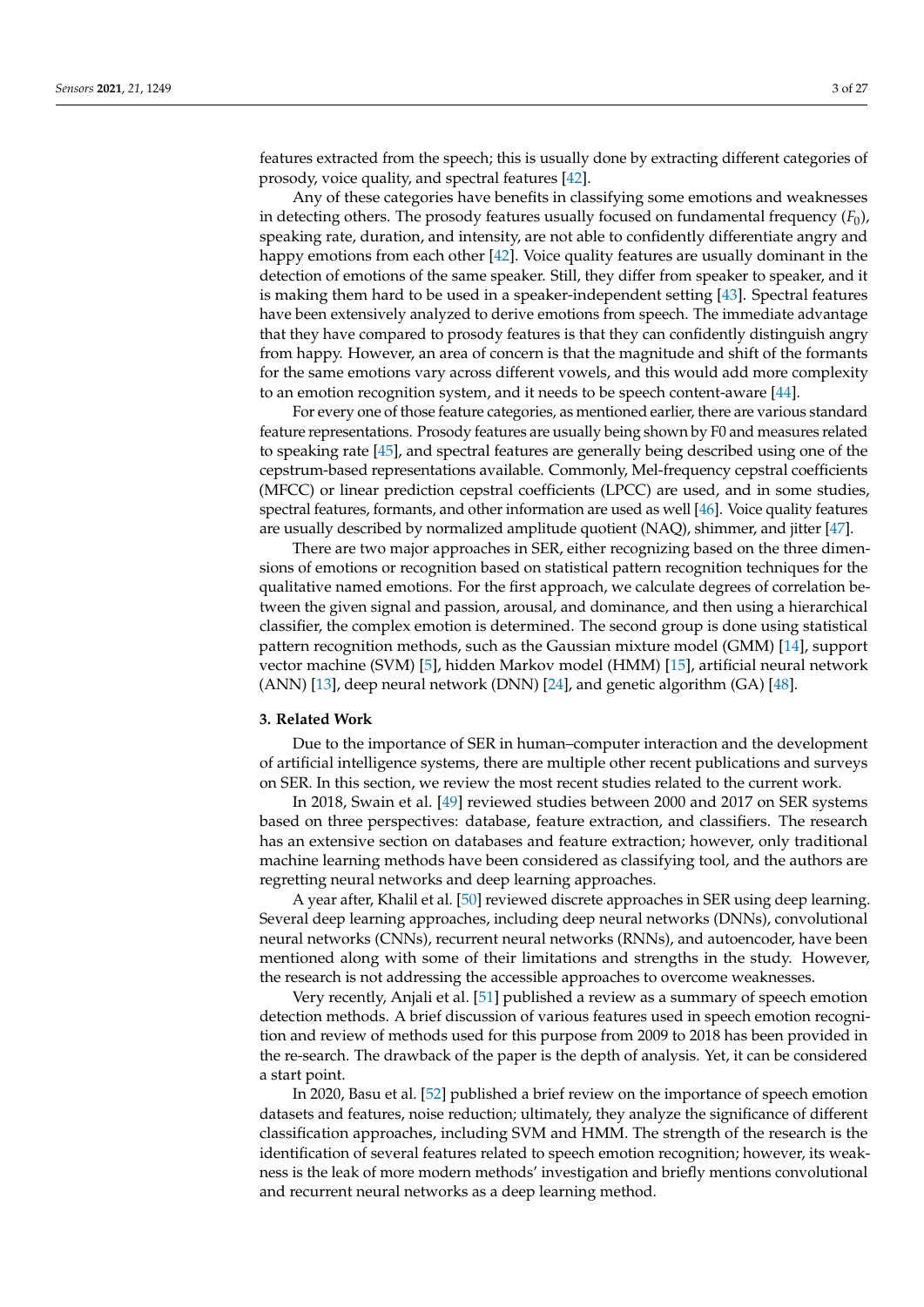Ultimately, a survey by Akcay et al. [\[53\]](#page-24-20) provides a relatively comprehensive study on databases, features, classifiers, and emotion models. The research is also reviewing machine learning techniques for classification enhancement. However, no comparable results from different methods have been reported except for initial results from their original papers.

In contributions to the other published surveys, this research provides a thorough study of significant databases and deep learning discrete approaches in SER. The reason for not focusing on the other older techniques is recent progress in neural networks and, more specifically, deep learning. Based on the best of our knowledge, this study is the first survey in SER focusing on deep learning along with unified experimental results that proposes approaches to enhance the available methods' results.

#### **4. Emotional Speech Databases**

For every machine learning task, we need to have a training set of samples; SER is not different from the rest. The process of creating a training dataset for SER needs human agents to label the samples by hand, and different people perceive emotions differently. For example, one might tag an emotional voice as angry whilst the other perceives it as excited. This ambiguity means to label the samples we must have more than one agent reviewing each and then having a system to choose the labels for available samples confidently. There are three types of databases specifically designed for speech emotion recognition, simulated, semi-natural, and natural speech collections. The simulated datasets are created by trained speakers reading the same text with different emotions [\[54\]](#page-25-0). Semi-natural collections are made by asking people or actors to read a scenario containing different emotions. Moreover, natural datasets are extracted from TV shows, YouTube videos, call centers, and such, and then labeled the emotions by human listeners [\[54\]](#page-25-0).

Simulated data sets such as EMO-DB (German) [\[55\]](#page-25-1), DES (Danish) [\[56\]](#page-25-2), RAVDESS [\[57\]](#page-25-3), TESS [\[58\]](#page-25-4), and CREMA-D [\[59\]](#page-25-5) are standardized collections of emotions, which makes comparing results very easy. Although their numbers of distinct emotions are significant, as they have synthesized emotions, they tend to have overfitted models around emotions slightly different than what is happening in day-to-day conversations.

Semi-natural collections of emotions include IEMOCAP [\[60\]](#page-25-6), Belfast [\[61\]](#page-25-7), and NIMITEK [\[62\]](#page-25-8). This group has the advantage of being very similar to the natural utterances of speech. However, even though they are based on scenarios and the speech is happening in a contextual setting, they are artificially created emotions, especially when speakers know that they are being recorded for analysis reasons. Additionally, due to the limitations of the situations in scenarios, they have a limited number of emotions in comparison to the previous group.

The last group is the natural corpora of emotional speech databases such as VAM [\[39\]](#page-24-6), AIBO [\[63\]](#page-25-9), and call center data [\[45](#page-24-12)[,64\]](#page-25-10). These are entirely natural, and they can be safely used to model emotion recognition systems without hesitation about being artificially made. However, modeling and detection of the emotions with this type of datasets can be complicated due to the continuousness of emotions and their dynamic variation during the course of the speech, and the existence of concurrent emotions together, and the presence of background noise. Additionally, because the sources of the data were limited, the number of different emotions found in these corpora is limited. Moreover, there can be potential copyright and privacy issues arise using this type of corpora. The major challenge in using this type of dataset is the need for noise reduction.

Earlier examples of databases for emotional speech used to contain a limited number of samples with a limited number of actors, but newer databases tend to create a larger number of samples and a wider range of speakers. Table [1](#page-4-0) shows a brief comparison of different types of databases, as discussed above, pointing out the differences in the features of every database and some examples of each type. In the following, we will review EMO-DB and DES, commonly used in SER research; three recent and openly available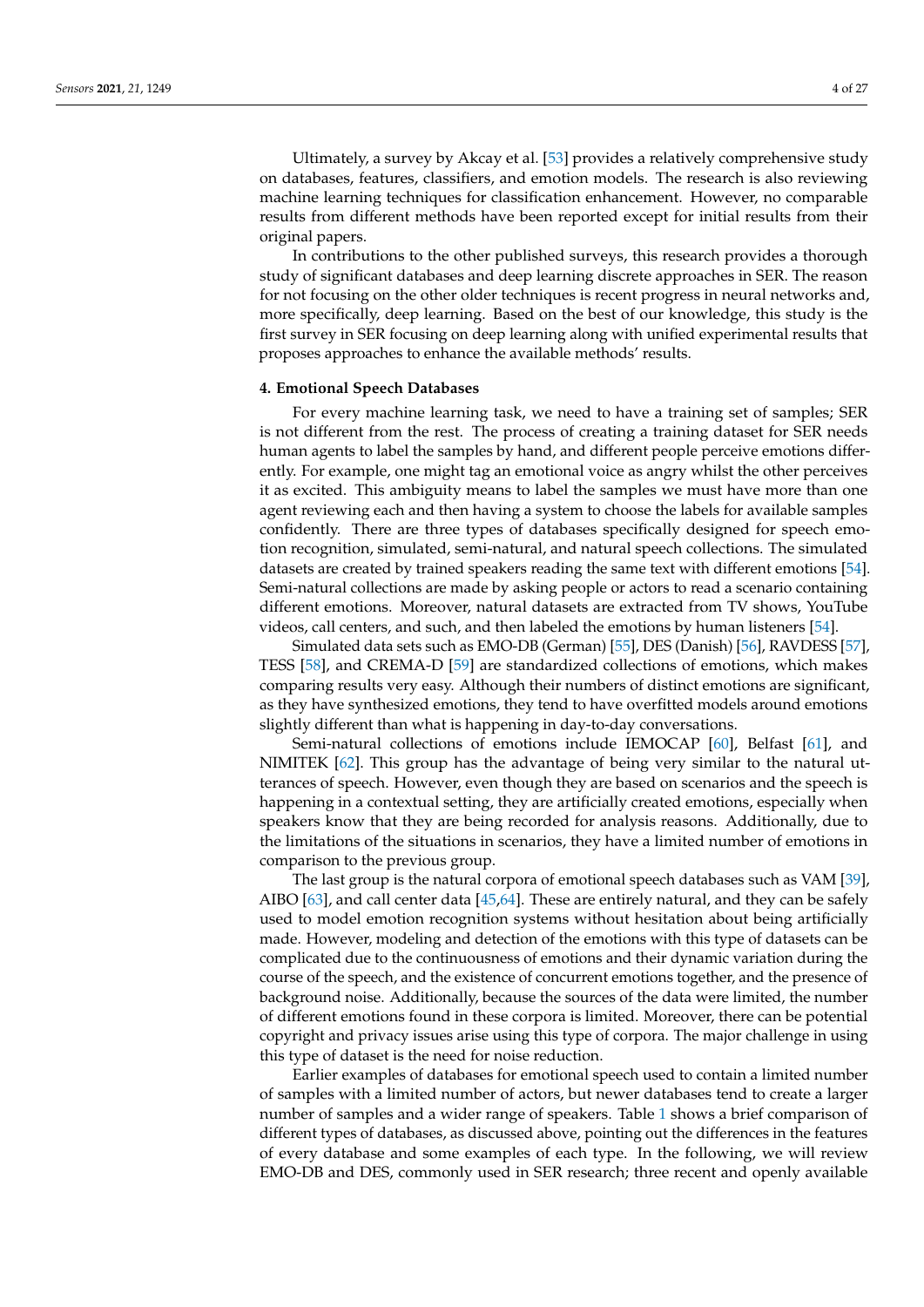English simulated databases; IEMOCAP, a semi-natural database; and VAM, a natural dataset used for speech emotion recognition.

<span id="page-4-0"></span>**Table 1.** Categories of emotional speech databases, their features, and some examples of each category. A black dot (•) means having a feature.

|                                             | Simulated                                                                                                  | Semi-Natural                                                                            | Natural                                                        |
|---------------------------------------------|------------------------------------------------------------------------------------------------------------|-----------------------------------------------------------------------------------------|----------------------------------------------------------------|
| Description                                 | created by trained speakers<br>reading the same text with<br>different emotions                            | made by asking people or<br>actors to read a scenario<br>containing various<br>emotions | extracted from TV shows,<br>YouTube videos, call centers, etc. |
| Natural emotions                            |                                                                                                            |                                                                                         |                                                                |
| Contains contextual information             |                                                                                                            |                                                                                         |                                                                |
| Contains situational information            |                                                                                                            | $\bullet$                                                                               |                                                                |
| Discrete and separable emotions             | $\bullet$                                                                                                  |                                                                                         |                                                                |
| Single emotions at a time                   | ٠                                                                                                          | $\bullet$                                                                               |                                                                |
| Widely used                                 |                                                                                                            |                                                                                         |                                                                |
| Standardized                                | $\bullet$                                                                                                  |                                                                                         |                                                                |
| Easy to model                               | $\bullet$                                                                                                  |                                                                                         |                                                                |
| Inter corpora results are comparable        |                                                                                                            |                                                                                         |                                                                |
| Large Number of emotions                    |                                                                                                            | ٠                                                                                       |                                                                |
| Used in real-world emotion systems modeling |                                                                                                            |                                                                                         |                                                                |
| Controlled privacy and copyright            | $\bullet$                                                                                                  | $\bullet$                                                                               |                                                                |
| Examples                                    | $EMO-DB$ [55]<br><b>DES</b> [56]<br>RAVDESS <sup>[57]</sup><br><b>TESS</b> [58]<br>CREMA-D <sub>[59]</sub> | <b>IEMOCAP</b> [60]<br>Belfast <sup>[61]</sup><br>NIMITEK [62]                          | VAM [39]<br>Call centers [42,56]<br>AIBO $[63]$                |

#### *4.1. Berlin Database of Emotional Speech (EMO-DB)*

The Berlin Database of Emotional Speech (EMO-DB) [\[55\]](#page-25-1) is one of the most widely used datasets for speech emotion recognition. It is a simulated dataset composed of 10 German sentences, five short sentences, and five long sentences. Ten speakers, five females, and five males were employed to create the dataset. Each one of the speakers had expressed ten sentences, five long and five short, with different emotions.

Along with the recording of the audio signal, to be able to extract prosodic and voice quality more precisely, the electroglottograms were also recorded along with the voices.

The whole dataset is containing 700 samples, of 10 sentences acted with seven emotions. The emotions chosen for this dataset were neutral, anger, fear, joy, sadness, disgust, and boredom.

## *4.2. Danish Emotional Speech Database (DES)*

For the Danish emotional speech database [\[56\]](#page-25-2), four actors, two males and two females, were employed. Each one of the actors had read two single words, nine sentences, and two long passages of fluent speech with five emotions of neutral, surprise, happiness, sadness, and anger each. Additionally, some of the actors had read extra sentences and passages. All the recordings then were played for 20 listeners and were ranked and labeled.

## *4.3. The Ryerson Audio-Visual Database of Emotional Speech and Song (RAVDESS)*

The RAVDESS [\[57\]](#page-25-3) is a dataset consisting of happy, sad, angry, fearful, surprised, disgusted, calm, and neutral emotions performed by 24 actors, 104 sentences each actor [\[57\]](#page-25-3). Totaling 2496 clips, RAVDESS is very rich in variations of the samples; also, every emotion is performed in two different intensity and both with a normal voice and singing voice. This is one of the crucial features of RAVDESS, and only a few numbers of data sets can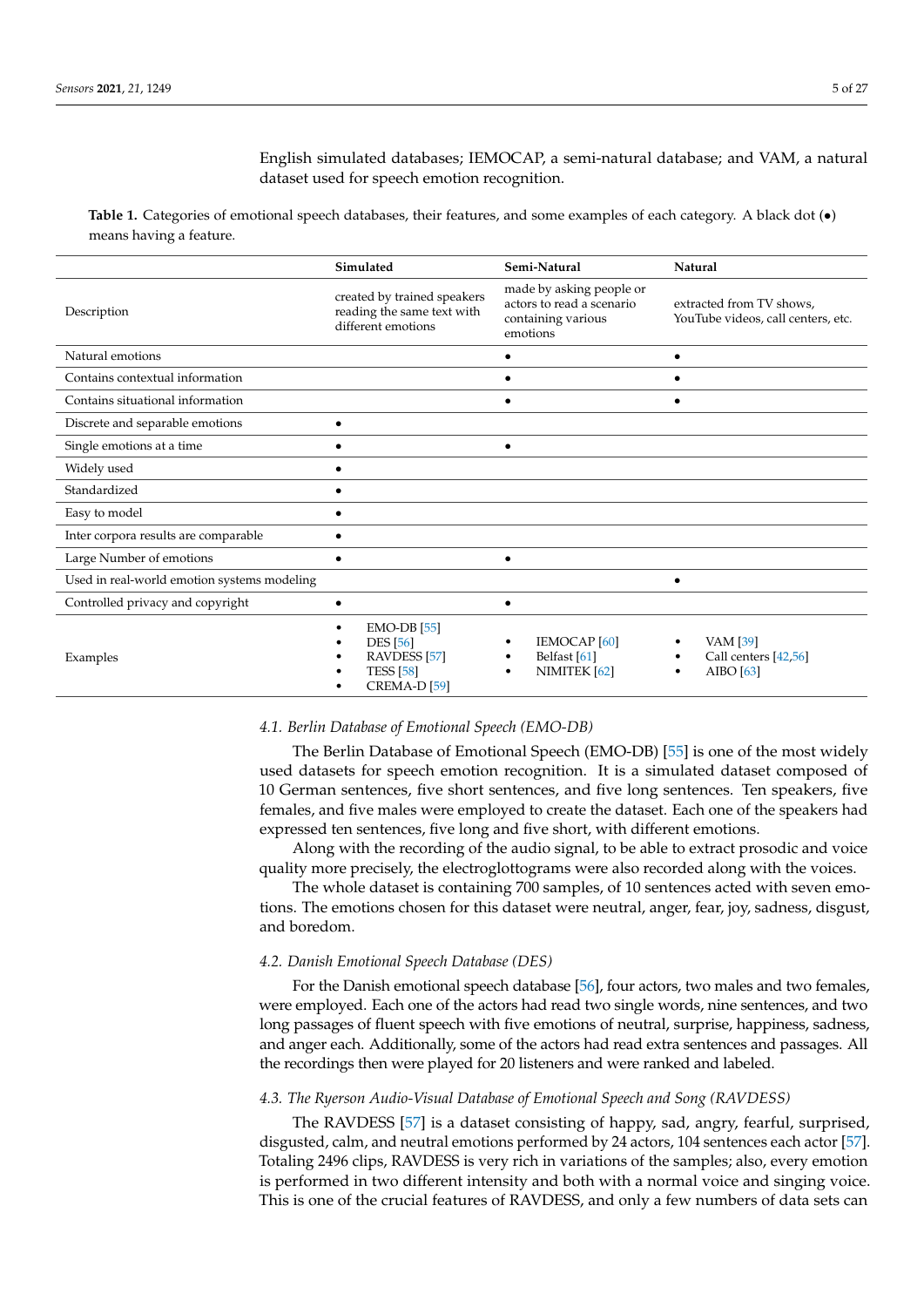claim to have such a feature. Moreover, RAVDESS is among the few datasets that contain, North American English accent, and this could be important in cases that the American English accent makes the evaluation test set.

## *4.4. Toronto Emotional Speech Set (TESS)*

Toronto Emotional Speech Set (TESS) [\[58\]](#page-25-4) is an acted dataset primarily developed for analyzing the effect of age on the ability to recognize emotions. This dataset is all comprised of two female actors, about 60 and 20 years old. Each actor has simulated seven emotions for 200 neutral sentences. Emotions in this dataset are: angry, pleasantly surprised, disgusted, happy, sad, fearful, and neutral. To label the dataset, 56 undergraduate students were asked to identify emotions from the sentences. After the identification task, the sentences with over 66% confidence have been selected to be in the dataset.

## *4.5. Crowd-Sourced Emotional Multimodal Actors Dataset (CREMA-D)*

CREMA-D [\[59\]](#page-25-5) is a dataset made for multimodal emotion recognition tasks. The data set covers six emotions of anger, happiness, sadness, fear, disgust, and neutral and consists of 7442 samples acted by 91 actors from a wide range of ethnic backgrounds. The labels were generated by crowd-sourcing of 2443 raters. Each sample in this dataset has two ratings, one for the category of emotions and the second for its intensity. Labeling in this dataset was done by aggregation of 223,260 individual ratings through 2443 individual raters. The labels were cross verified with the initially intended labels, and using Krippendorff's alpha measure, the good samples were chosen. In this dataset, they tried to have a similar number of samples in each class.

## *4.6. Interactive Emotional Dyadic Motion Capture Database (IEMOCAP)*

IEMOCAP [\[60\]](#page-25-6) is a semi-natural English audiovisual dataset acted by ten speakers, five males and five females with 1150 Utterances. The original emotion set in database scenarios was consisting of anger, happiness, sadness, and frustration. However, later they labeled data with four additional categories of disgust, fear, excitement, and surprise. They also included the labeled data with continuous qualities of valence, activation, and dominance. The dataset is not free to use and is available with a license.

This semi-natural dyadic database has more naturally emitted emotions than the simulated databases. With 5 min average duration of each dialog, it will be one of the very well-suited datasets for deep learning applications.

## *4.7. Vera am Mittag Database (VAM)*

VAM [\[39\]](#page-24-6) dataset is a natural audiovisual dataset based on the dialogues in the German TV talk show Vera am Mittag. It consists of valence, activation, and dominance, useful for dimensional speech emotion recognition. The audio part of the dataset was performed by 47 speakers from the show with 1018 audio utterances.

Being a natural dataset makes it unique in containing the utmost real emotions. Still, at the same time, the emotions are not focused and contained, and in a dialog, you would see a fluid transition between many emotions. However, they separated the sentences as their utterances and labeled them with an emotion.

Table [2](#page-6-0) shows an aggregated view of the reviewed datasets and their features. In this table, the numbers of emotions, samples, and speakers, and the average length of samples in each database have been compared. As can be seen, only four emotions of anger, happiness, sadness, and neutral are shared in between of all the datasets. In addition, Figure [1,](#page-7-1) portrays the distribution of common emotions in the simulated reviewed datasets, as you can see, the newer datasets have more samples and more actors. We have not included IEMOCAP in this figure as semi-natural, and natural datasets do not have a balanced number of emotions. IEMOCAP with 3220 neutral samples compared to 805 angry samples was going to make the rest of the figure unreadable.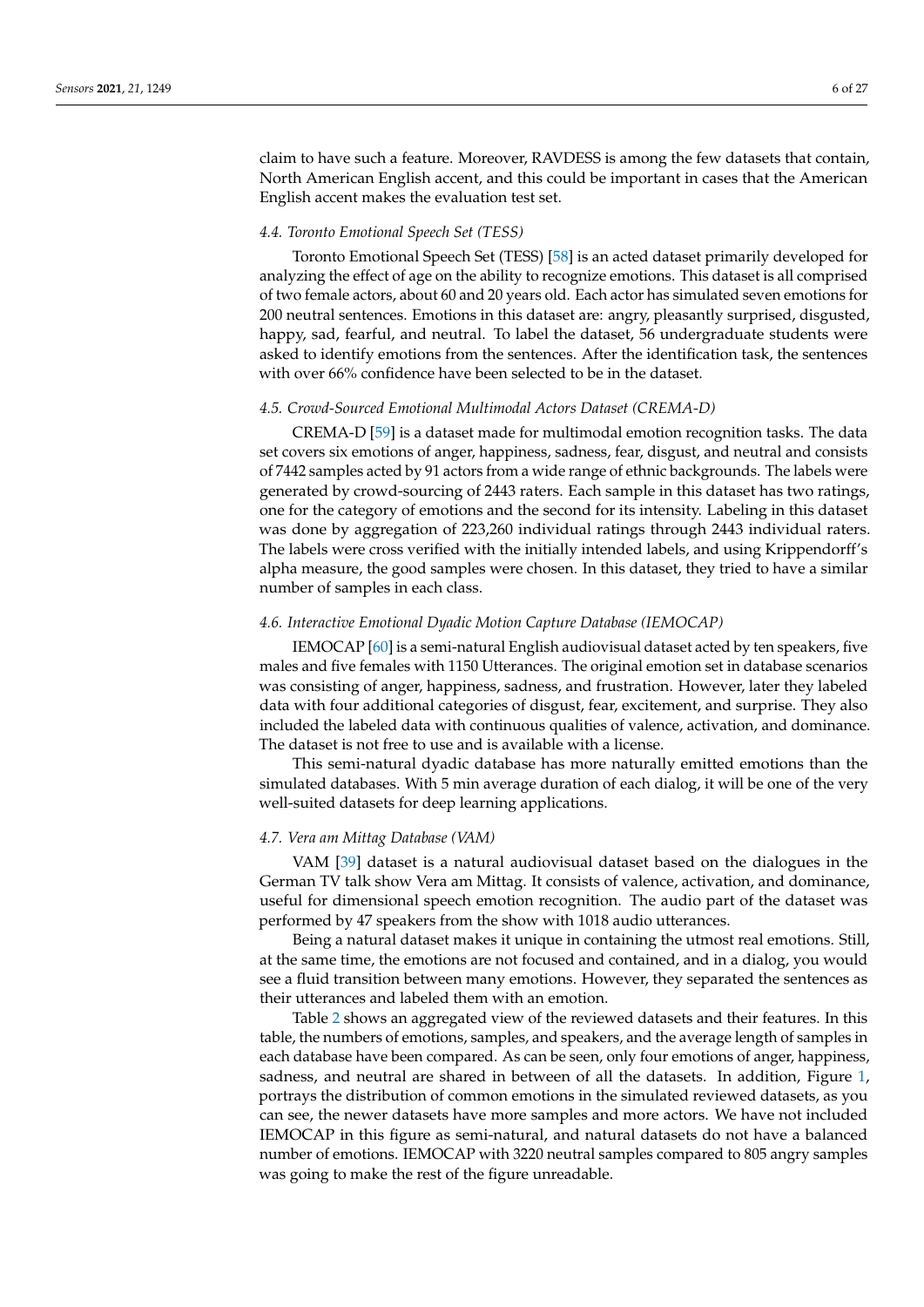Table 2. Statistics of the reviewed databases and their types of emotion. Availability of an emotion in a database is represented with a black dot ( $\bullet$ ) in the corresponding cell. The light gray section in the table shows the emotions shared between all the databases, and the darker gray section at the end of the table shows the 3 dimensions of continuous dimensional emotion representation.

<span id="page-6-0"></span>

|                    | <b>Berlin Database of</b><br><b>Emotional Speech</b><br>(EMO-DB) | Danish Emotional<br><b>Speech Database</b><br>(DES) | The Ryerson Audio-Visual<br>Database of Emotional<br>Speech and Song<br>(RAVDESS) | <b>Toronto Emotional</b><br>Speech Set (TESS) | Crowd-sourced<br><b>Emotional Multimodal</b><br><b>Actors Dataset</b><br>(CREMA-D) | <b>Interactive Emotional</b><br><b>Dyadic Motion</b><br><b>Capture Database</b><br>(IEMOCAP) | Vera am Mittag<br>Database (VAM) |
|--------------------|------------------------------------------------------------------|-----------------------------------------------------|-----------------------------------------------------------------------------------|-----------------------------------------------|------------------------------------------------------------------------------------|----------------------------------------------------------------------------------------------|----------------------------------|
| Number of emotions |                                                                  | 5                                                   | 8                                                                                 |                                               | 6                                                                                  | 9 emotions,<br>3 dimensions                                                                  | 3 dimensions                     |
| Number of samples  | 700                                                              | 210                                                 | 2496                                                                              | 2800                                          | 7442                                                                               | 1150                                                                                         | 1018                             |
| Number of Speakers | 10                                                               | $4^{\circ}$                                         | 24                                                                                | 2                                             | 91                                                                                 | 10                                                                                           | 47                               |
| Average Length     | $2.8\ {\rm s}$                                                   | 2.7 s                                               | 3.7 s                                                                             | 2.1 s                                         | 2.5 s                                                                              | 5 <sub>m</sub>                                                                               | 3.0 s                            |
| Anger              |                                                                  |                                                     |                                                                                   |                                               |                                                                                    |                                                                                              |                                  |
| Happiness          |                                                                  |                                                     |                                                                                   |                                               |                                                                                    |                                                                                              |                                  |
| Sadness            |                                                                  |                                                     |                                                                                   |                                               |                                                                                    |                                                                                              |                                  |
| Neutral            |                                                                  |                                                     |                                                                                   |                                               |                                                                                    |                                                                                              |                                  |
| Surprise           |                                                                  |                                                     |                                                                                   |                                               |                                                                                    |                                                                                              |                                  |
| Fear               |                                                                  |                                                     |                                                                                   |                                               |                                                                                    |                                                                                              |                                  |
| Disgust            |                                                                  |                                                     |                                                                                   |                                               |                                                                                    |                                                                                              |                                  |
| Boredom            |                                                                  |                                                     |                                                                                   |                                               |                                                                                    |                                                                                              |                                  |
| Calm               |                                                                  |                                                     |                                                                                   |                                               |                                                                                    |                                                                                              |                                  |
| Frustration        |                                                                  |                                                     |                                                                                   |                                               |                                                                                    |                                                                                              |                                  |
| Excited            |                                                                  |                                                     |                                                                                   |                                               |                                                                                    |                                                                                              |                                  |
| Valence            |                                                                  |                                                     |                                                                                   |                                               |                                                                                    |                                                                                              |                                  |
| Activation         |                                                                  |                                                     |                                                                                   |                                               |                                                                                    |                                                                                              |                                  |
| Dominance          |                                                                  |                                                     |                                                                                   |                                               |                                                                                    |                                                                                              |                                  |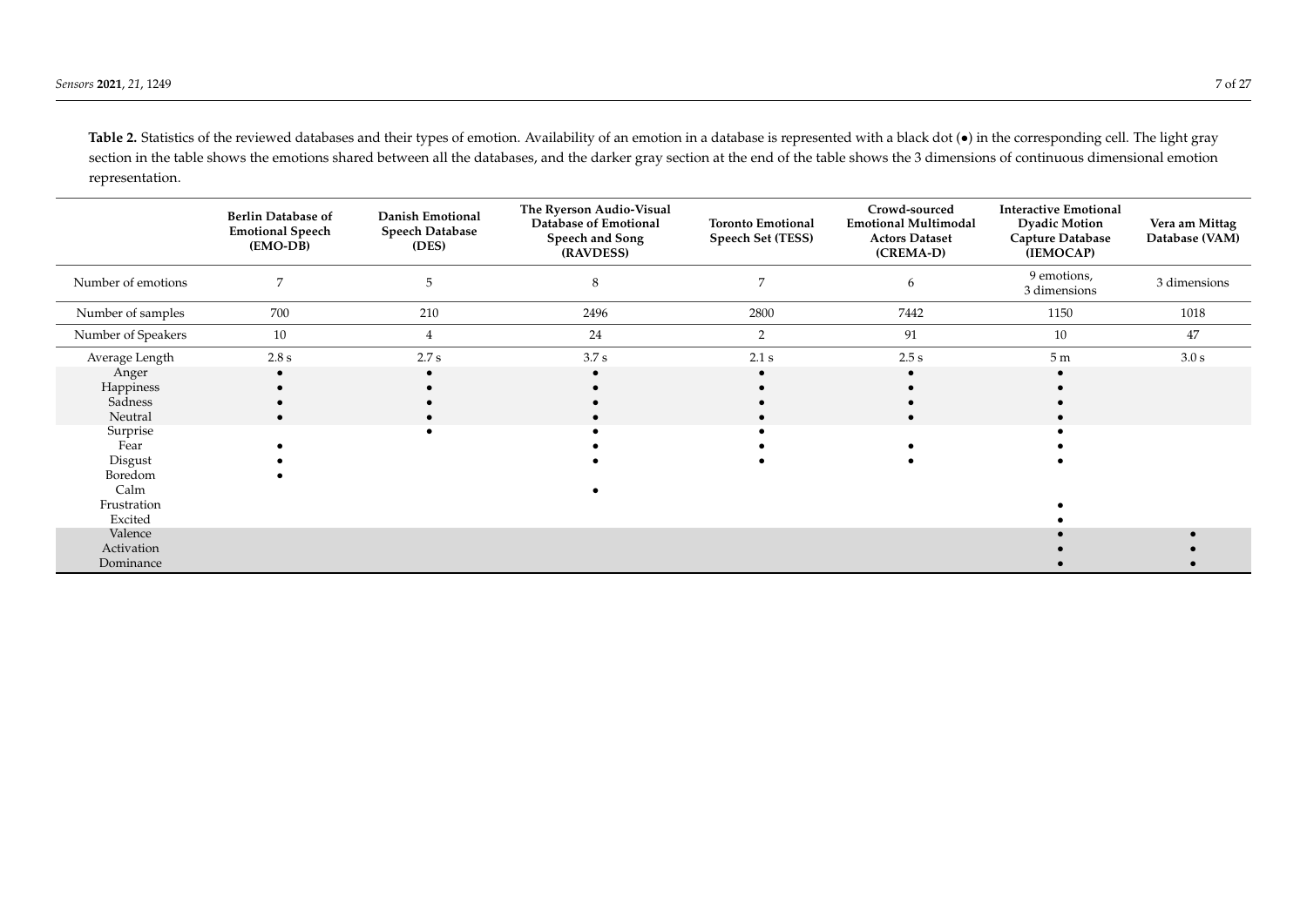<span id="page-7-1"></span>

**Figure 1.** Comparison of the distribution of similar emotions from the reviewed simulated datasets.

#### <span id="page-7-0"></span>**5. Emotion Recognition Methods**

There are many methods and algorithms used for the task of emotion recognition from speech. Each one of these methods is trying to solve the problem from a specific angle and have advantages and shortcomings. Historically most of the methods for speech emotion recognition were based on classic machine learning algorithms, specifically HMM and SVM. However, in recent years, the trend is shifted towards deep learning-based methods.

In this chapter, we will first briefly review the traditional methods. Then we will study some of the newer research and solutions proposed for the problem of Speech Emotion Recognition.

## *5.1. Traditional Methods*

In earlier efforts to recognize emotions from the speech signal, almost all the implementations were based on machine learning and signal processing methods; following the same path of automatic speech recognition, there were many implementations based on SVM, GMM, and HMMs. They were implementing frameworks based on machine learning algorithms that needed extensive feature engineering and a deep understanding of the subject matter to be able to infer the features helping the most to bring them into the calculations. In this part, we will review two of the methods based on HMM and SVM to build a basis for the next generation of algorithms.

#### 5.1.1. Hidden Markov Models (HMM)

HMMs have been playing a prominent role in speech recognition since the 1960s [\[65\]](#page-25-11). They are built to create a flexible model conforming to the speech's temporal features, thus classifying minute variations in an audio signal. Naturally, HMMs were one of the first choices to try in SER. Some researchers have tried to solve the problem using frequency representations such as MFCCs and LPCCs [\[15\]](#page-23-16), and studies focused on low-level descriptors such as energy content and pitch [\[66\]](#page-25-12).

There also are studies that use more emotion recognition tailored features, such as prosodic features in Lin et al.'s work [\[6\]](#page-23-4). They considered temporal dynamics and spectral characteristics using HMM and specified features in speech emotion and rate analysis. Their work has produced comparatively good classification results in addition to reinforcing the hypothesis that Mel sub-band energies and temporal dynamics of the fundamental frequency are vital indicators in speech's emotional content.

## 5.1.2. Support Vector Machine (SVM)

Support Vector Machines, as one of the well-known methods, is used as a classifier for emotion recognition. Generally, SVM is utilized for classification and regression purposes. They are performing classification by constructing an N-dimensional hyperplane, which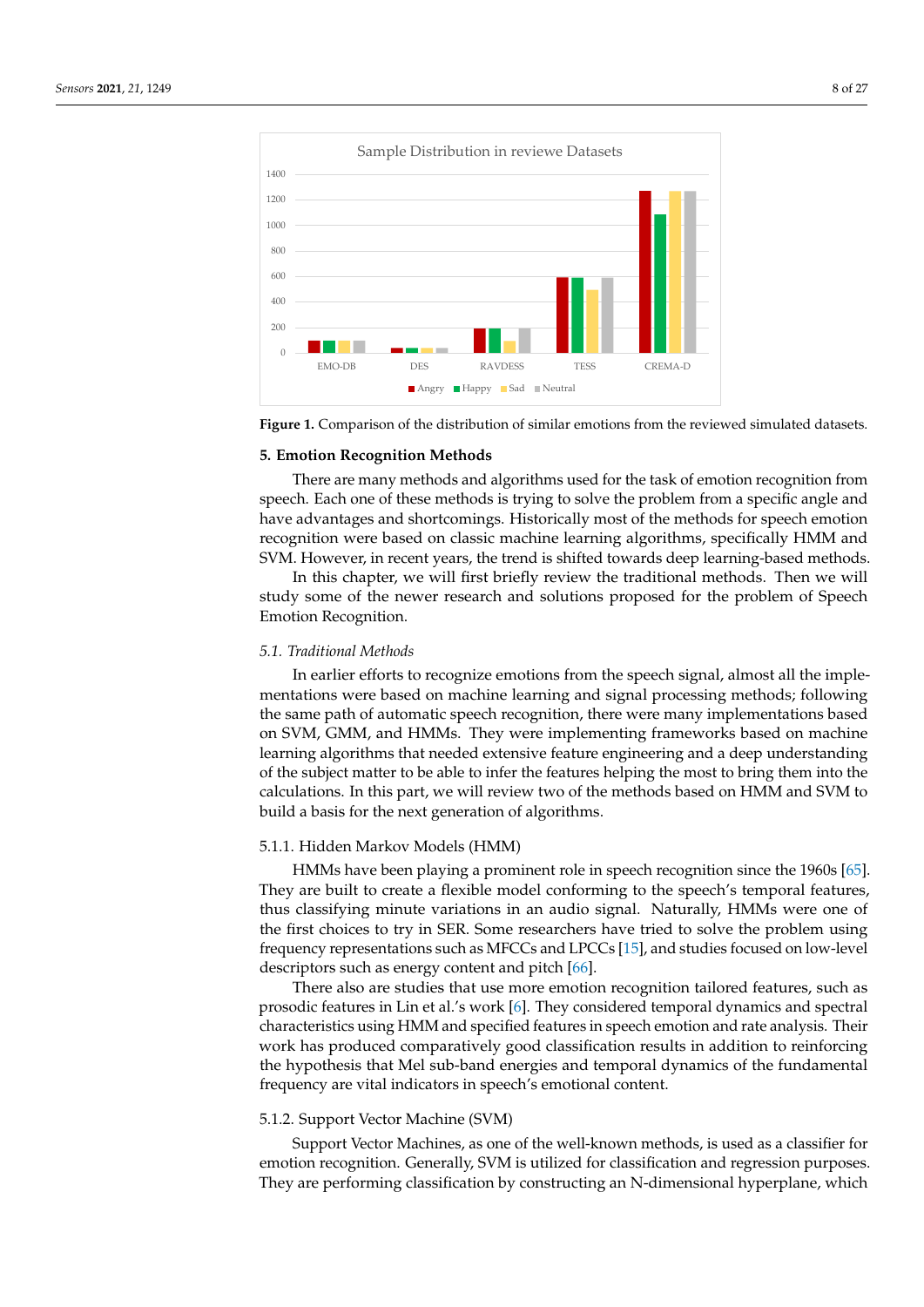separates the data into categories optimally. A linear or nonlinear separating surface obtains the classification in the input feature space of the dataset. The main idea in SVM is using a kernel function to transform the original input set to high-dimensional feature space and then achieve optimum classification in this new feature space. LIBSVM [\[16\]](#page-23-18) is a widely used tool for SVM classification and regression developed by C. J. Lin. Radial Basis Function (RBF) kernel is used in the training phase. The advantage of using the RBF kernel is that it restricts training data to lie in specified boundaries. The RBF is a nonlinear kernel that maps samples into a higher dimensional space with less numerical difficulties than the polynomial kernel.

In the literature, SVM has been applied to the Berlin emotion database of German language [\[17\]](#page-23-13), and from the speech files in .wav format, MFCC and MEDC features were extracted. The result of this research proves that such a system is speaker-independent and text-independent, and using RBF and polynomial kernel function, LIBSVM's results were 93.75% and 96.25%, respectively.

#### *5.2. Neural Networks and Deep Learning*

Artificial neural networks were up-and-coming in the early 80s, and there were lots of research trying to use these newly emerging techniques. Still, due to lack of process speed and memory requirements, they were not able to have deeper architectures than one or two layers, thus not very impressive results. By improvements in memory, CPU, and GPU power of the computers, now more sophisticated and deeper architectures are possible to design and test. Moreover, this has resulted in lots of new methods and approaches based on a variety of deep neural networks in various research fields from medicine, to finance, cybersecurity, and root cause analysis [\[67](#page-25-13)[–72\]](#page-25-14). Among these variants, artificial neural networks, convolutional networks, and LSTM networks are more pandemic, and especially in speech emotion recognition and sentiment analysis [\[37,](#page-24-21)[70,](#page-25-15)[73\]](#page-25-16), are the new replacements for HMM and SVM architectures. In the following part, we are going to review some of the recent approaches.

## 5.2.1. Artificial Neural Networks

In machine learning and computer science, many problems cannot be converted to a straight forward algorithm to be solved. The solution to those problems needs to be dynamically adapted for every situation the algorithm is applied. The adaptation is an essential feature of human brains, but in the case of computers, there is no easy way of creating an adaptive code. Our brain has generalization capability, which helps it to reason inductively, which is the very first step of learning. ANN is a compelling solution for adaptive learning. ANNs are capable of learning complex nonlinear relations between inputs and desirable outputs, these systems are being used widely in almost every area of machine learning nowadays, and SER is not an exception [\[74\]](#page-25-17).

In their research, Shaw et al. [\[18\]](#page-23-14) have created a recognition system using artificial neural networks to recognize four classes of happy, angry, sad, and neutral. To implement their system, they incorporate both prosodic and spectral features for the classification task. Their network has an input layer, one hidden layer, and the output of the four classes. The result of their work is 81% of overall accuracy for all their classes.

Later in 2018, Darekar and Dhande [\[19\]](#page-23-19) have introduced a system based on artificial neural networks, the first extract NMF analysis, Pitch Analysis, and Cepstrum features; then, they reduce their dimensionality applying PCA to their feature vectors. They then feed their features to an artificial neural network introduced by Bhatnagar and Gupta 2017 [\[20\]](#page-23-20), called NARX Double Layer, which is an ANN with two hidden layers. To train their network, they have adopted a PSO Feedforward algorithm, which helps to reach optimal weights faster than gradient descent. They have applied their model on the RAVDESS dataset and have shown that they gain 10.85% accuracy over the baseline method applied on RAVDESS. They suggest that keeping the PSO Feedforward and replacing ANN with a better classifier, the results would be further improved.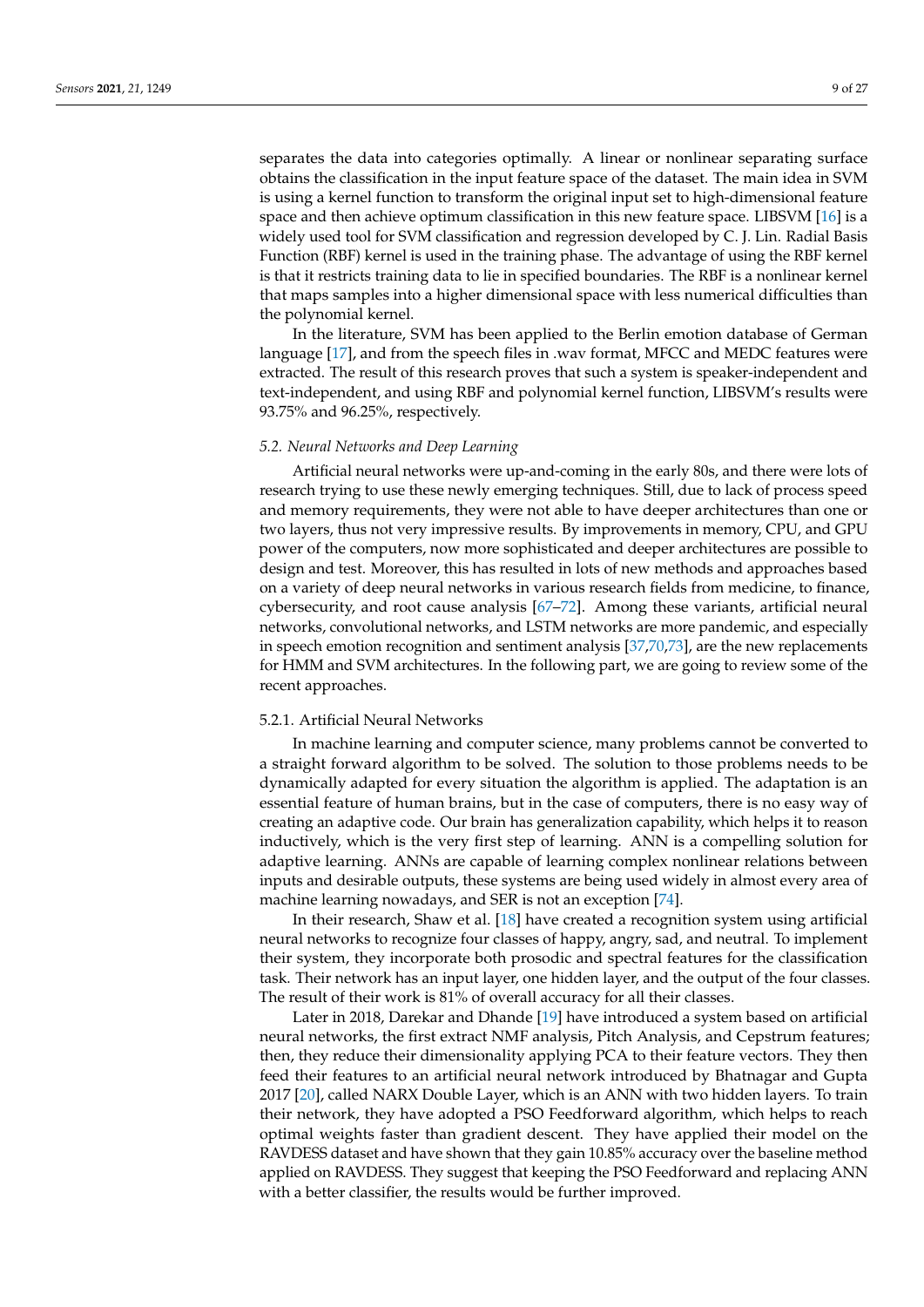Implementation and training of ANNs are faster than the rest of the neural networkbased methods, but a single layer ANN cannot solve very complex and nonlinear problems, that is the boundary that ANN stops. Thus, essentially, they may be fast, but they are limited in their capabilities.

#### 5.2.2. Deep Learning

Deep learning is an unofficial name for a group of machine learning algorithms, usually consisted of multi-layer neural networks. Yan Lecun in 1988 introduced backpropagation in multi-layer convolutional neural networks and made it possible to create deep structures. However, mostly because of the process limitations, they did not become a mainstream tool in machine learning until recently. One of the most famous examples that sparked widespread use of deep learning was the introduction of AlexNet in 2012 by Krizhevsky et al. [\[75\]](#page-25-18), which was a multi-layer convolutional neural network trained on ImageNet in 2010 to recognize 1000 different classes and achieved excellent results. After that, there was a surge of different deep architectures. Following, we will review some of the most recent applications of deep learning on Speech Emotion Recognition.

In 2011, Stuhlsatz et al. [\[22\]](#page-23-21) introduced a system based on deep neural networks for recognizing acoustic emotions, GerDA (generalized discriminant analysis). Their generalized discriminant analysis was a generalization of linear discriminant analysis, which maximizes a Fisher discriminant criterion over a nonlinear function space defined by a deep neural network. They have applied their method to 9 different most frequently used databases, leaving one speaker (or group) out. Comparing their results with standard SVM methods, they were able to improve the accuracy and the results.

Later in 2014, Han et al. [\[23\]](#page-23-22) have used a deep neural network to create a probability distribution for different emotions given every segment. They also have used a Shallow single neural network to identify emotions from utterance features, their single hidden layer network, ELM (extreme learning machine), which can achieve outstanding classification results when the training set is small. To be able to recognize emotions, they have combined their segment level distributions from DNN to create utterance level features, and they have given those features to ELM to classify the emotions. To compare their proposed method with others, they have used a standard HMM-based recognizer, a standard SVM based system, a DNN-HMM recognizer, and a DNN-SVM based system. They have shown that the accuracy of their approach is considerably (5–20%) higher than all the methods compared.

In the same year, Amer et al. [\[24\]](#page-23-17) used nonlinear restricted Boltzmann machines (RBM). This approach was used to create a conditional RBM to be able to build a distribution model for the features to form a generative classifier classifying short-term temporal representations of affections in speech. Then they staged their deep network with a conditional random field (CRF) classifier implemented with a shallow neural network to be able to create long-term utterance level decisions on the emotions the recognize in speech.

They then tested their system with three different databases (AVEC, VAM, and SPD) and seen a moderate improvement compared to a range of other networks. However, in many instances, especially in tests on the AVEC dataset, HMM-CRF models outperformed their system by tenths of a percent, which they justified with their system speed and lack of long-term labeled samples [\[24\]](#page-23-17).

Lately, Tiwari et al. [\[76\]](#page-25-19) address the noise robustness of SER in the presence of additive noise by employing an utterance level parametric generative noise model. Their deep neural network framework is useful for defeating unseen noise since the generated noise can cover the entire noise space in the Mel filter bank energy domain. The proposed method aimed to be successful in data augmentation scenarios such as a limited number of samples in EMO-DB; however, it needed to be improved to achieve such a promising goal.

Deep neural networks can be defined as any network with more than one hidden layer. With this definition, they cover all the deep structures such as convolutional, long short-term memory, and generative adversarial networks. However, in this text, we have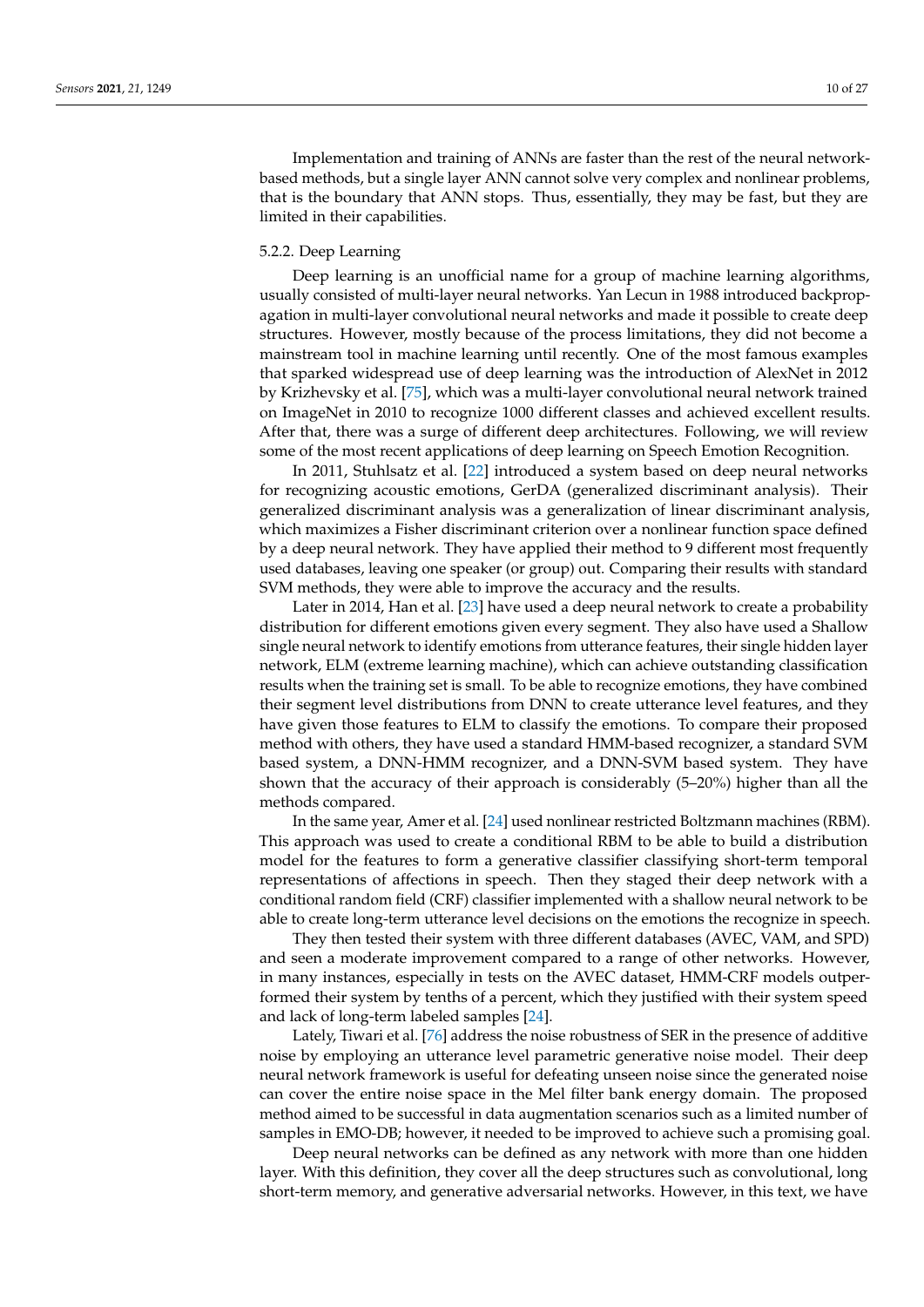separated deep artificial neural networks in the sense of only using linear, fully connected layers from other deep networks incorporating any additional nonlinear layer.

Thus, in the sense of our definition, deep artificial neural networks have better capabilities in modeling problems than their single-layer siblings. However, their modeling is still limited to nonlinear polynomial functions, and the cost of such ability is the exponential increase in the number of the variables to train; hence more process and more memory.

#### 5.2.3. Convolutional Neural Networks

Convolutional neural networks (CNNs) or shift invariant artificial neural networks (SIANNs) are particular types of neural networks that, in their hidden layer they have different filters or regions that respond to a specific feature of the input signal. Their design is based on the research by Hubel and Wiesel in 1968 [\[77\]](#page-25-20), which introduces the visual neural cortex as a spatially specialized structure, in which every region responds to a specific characteristic of the input signal. One positive perspective of CNNs is the ability to learn features from high-dimensional input data; however, it also learns features from small variations and distortion appearance that leads to the large storage requirement at the time of development. Hence, in CNNs, there usually exists a layer of convolution followed by a downsampling mechanism. The convolution layer has various filter banks, in which their weights will be tuned through often backpropagation, Weng et al. 1993 [\[78\]](#page-25-21).

In their research, D. Bertero and P. Fung [\[21\]](#page-23-23) have introduced a convolutional neural network that is capable of detecting angry, happy, and sad emotions with a 66.1% accuracy rate. They have compared their blind trained network outcome with a baseline Featurebased SVM. To be able to train and test their method, they have used a corpus of TED talks, labeled by students and crowd sourced. They have implemented their CNN using the Theano toolkit. For comparison, they have trained a linear SVM with a feature set from the INTERSPEECH 2009 emotion challenge.

They reported that their CNN network, with less than a couple hundred milliseconds response time, can detect three classes of angry, happy, and sad with a 66.1% accuracy rate. They showed that their neural activity is concentrated around the fundamental frequencies most correlated to the emotions.

In 2020, Mekruksavanich et al. [\[79\]](#page-25-22) experiment with a one-dimensional convolutional neural network and report the accuracy of 96.60% in classifying negative emotions from Tai language datasets. In their study, the developed method has been applied to SAVEE, RAVDESS, TESS, and CREMA-D and Tai datasets.

## 5.2.4. Deep Convolutional Neural Networks

Deep convolutional networks usually consist of multiple layers of convolution nodes, followed by one or more fully connected layers to finish the classification task. In SER, there are many efforts on deep convolutional neural networks, which we will review some of the most recent ones in the following part.

Harar et al. [\[26\]](#page-24-22) have proposed a method based on a deep neural network containing convolutional pulling and fully connected layers. They have implemented their system on the Berlin Database of Emotional Speech. To compare to previous research, they have limited their classes to angry, neutral, and sad. In their system, they have removed silence from their signals and then divided the files into 20 ms chunks with no overlap. In their network, before any feature selection, they have six layers of convolution with succeeding dropout layers with *p* values of 0.1 and after that follows a lattice of two parallel feature selectors and then series of fully connected layers.

The segment accuracy of their system was 77.51%, but the file level accuracy was 96.97%, with a 69.55% confidence rate. Although the system's accuracy on file level was high, in real scenarios, there is no sign to point a chunk of speech, and the system needs to improve on independent detection.

Zhang et al. [\[25\]](#page-23-24) have developed an Emotion recognition system based on a deep convolutional neural network designed for the ImageNet LSVRC-2010 contest. This net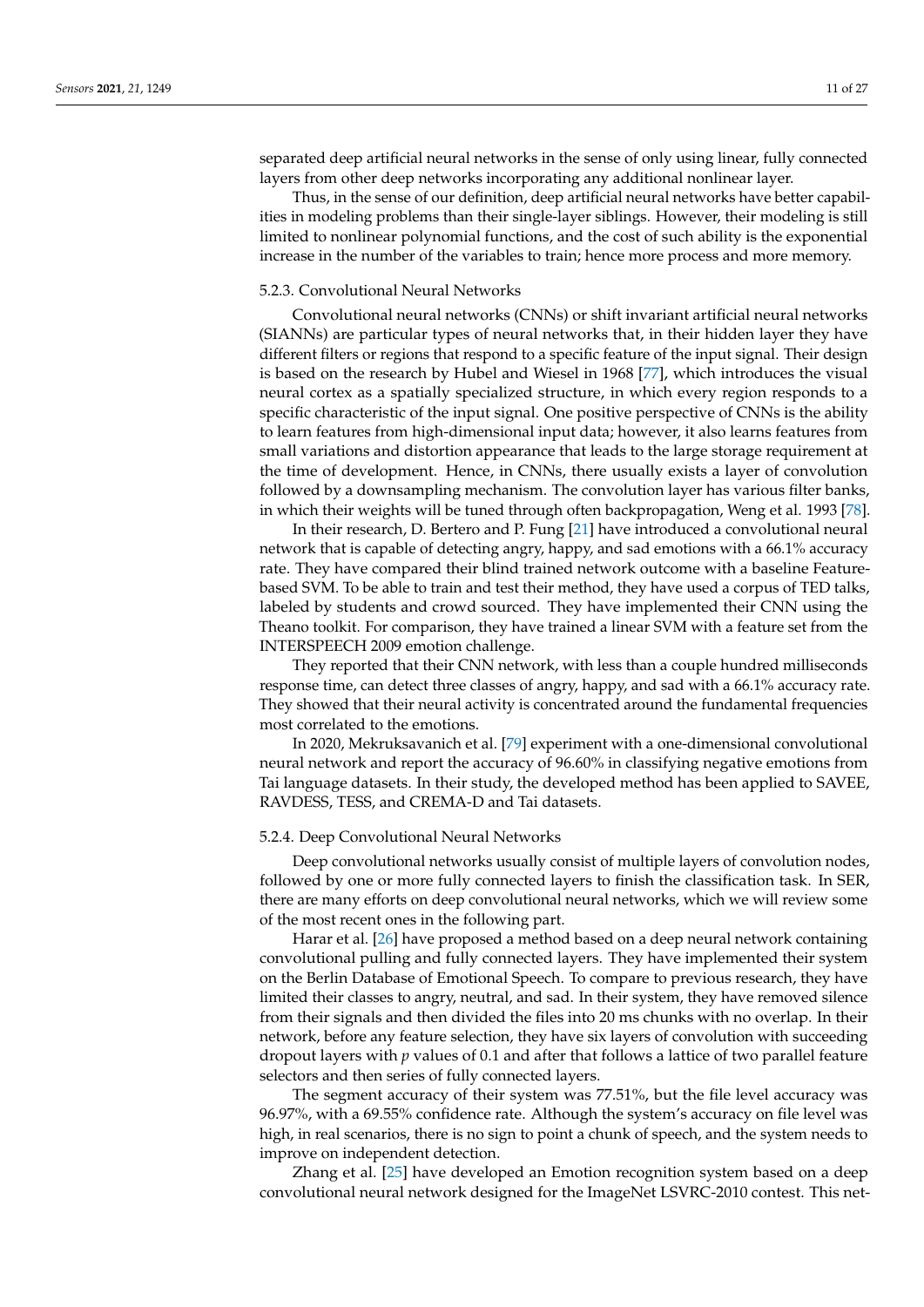work, AlexNet, is also pretrained with a dataset of 1.2 million images, then fine-tuned using samples that they had from EMO-DB. Using this system, they can recognize three classes of emotions (angry, sad, and happy) plus a neutral category. Moreover, they have demonstrated that their system can have accuracies over 80% with EMO-DB, about 20% more than the baseline SVM standard. They have also applied their method to 3 other databases (RML, eNterface05, and Baum-1s) and were able to get results higher than the baseline method.

In their system, the focus was on how automatic feature selection in deep convolutional neural networks can outperform feature selection in shallow convolutional networks and Statistical model-based methods like GMM and HMM. One of the essential features used in this system was the use of the discriminant temporal pyramid matching (DTPM) strategy, which helps in concatenating the learned segment level feature to form an utterance level feature representation. Deep convolutional neural networks are potent in modeling the smallest transient attributes of the signal. However, this capability comes with the cost of exponentially more variables to tune, and this means more samples are needed to train the system. In the case of image applications, these networks get trained by millions of samples. However, in SER, usually, the numbers of the samples are limited to thousands. Additionally, this makes solutions based on deep convolutional networks more prone to overfitting.

## 5.2.5. LSTM Networks

Recurrent neural networks can learn and react to the temporal event without changing the slowly shaped weights thanks to their feedback connection, forming short-term activations for recent events. This feature can be beneficial in case of applications that time is an essential feature, like Speech Processing, music composition, and video description. However, as they are trained using Back Propagation through Time, error signals flowing backward in time can either become bigger and bigger or vanish depending on the size of the weights. This will create either oscillating weights or makes the network to be slow to train and converge [\[80\]](#page-25-23).

To be able to incorporate the short-term adaptation of RNNs and avoid the problems above, Hochreiter and Schmidhuber [\[80\]](#page-25-23) introduced a new architecture called Long Short-Term Memory in 1997. LSTM networks are capable of bridging time intervals bigger than 1000 steps, even if input sequences are incompressible and noisy. They are incorporating a gradient-based algorithm enforcing constant error flow through individual units, specially designed to handle the short-term; thus, they can truncate the gradient computations at a definable point without affecting the long-term activations.

In recent years, LSTM networks were becoming in the center of attention for many applications involving time series events. Speech Processing and especially speech emotion recognition are two of these applications.

An early proposal for using LSTM networks in 2013 was in the work of Martin Wöllmer et al. [\[28\]](#page-24-1). They have proposed a multimodal LSTM based classification network, exploiting acoustic, linguistic, and visual information. In their study, they have compared both unidirectional and bidirectional LSTM networks. They also have compared their proposed results with the AVEC 2011 Audio/Visual Emotion Challenge [\[62\]](#page-25-8). In this research, they extract 1941 audio features composed of Prosodic, Spectral, and Voice quality features, linguistic word-level content, and all the video features extracted by applying the Viola-Jones method, segmented optical flow, and head tilt. Then all the features are being fed to a unidirectional and a bidirectional LSTM network.

Later in 2016, Trigeorgis et al. [\[29\]](#page-24-23) have proposed a context-aware system for end-toend recognition of emotions in speech using CNNs followed by LSTM networks. The big difference in their method versus other deep learning algorithms is that they do not preselect features before training the network. They introduce raw input to the system and let the black box choose the best representations for the features.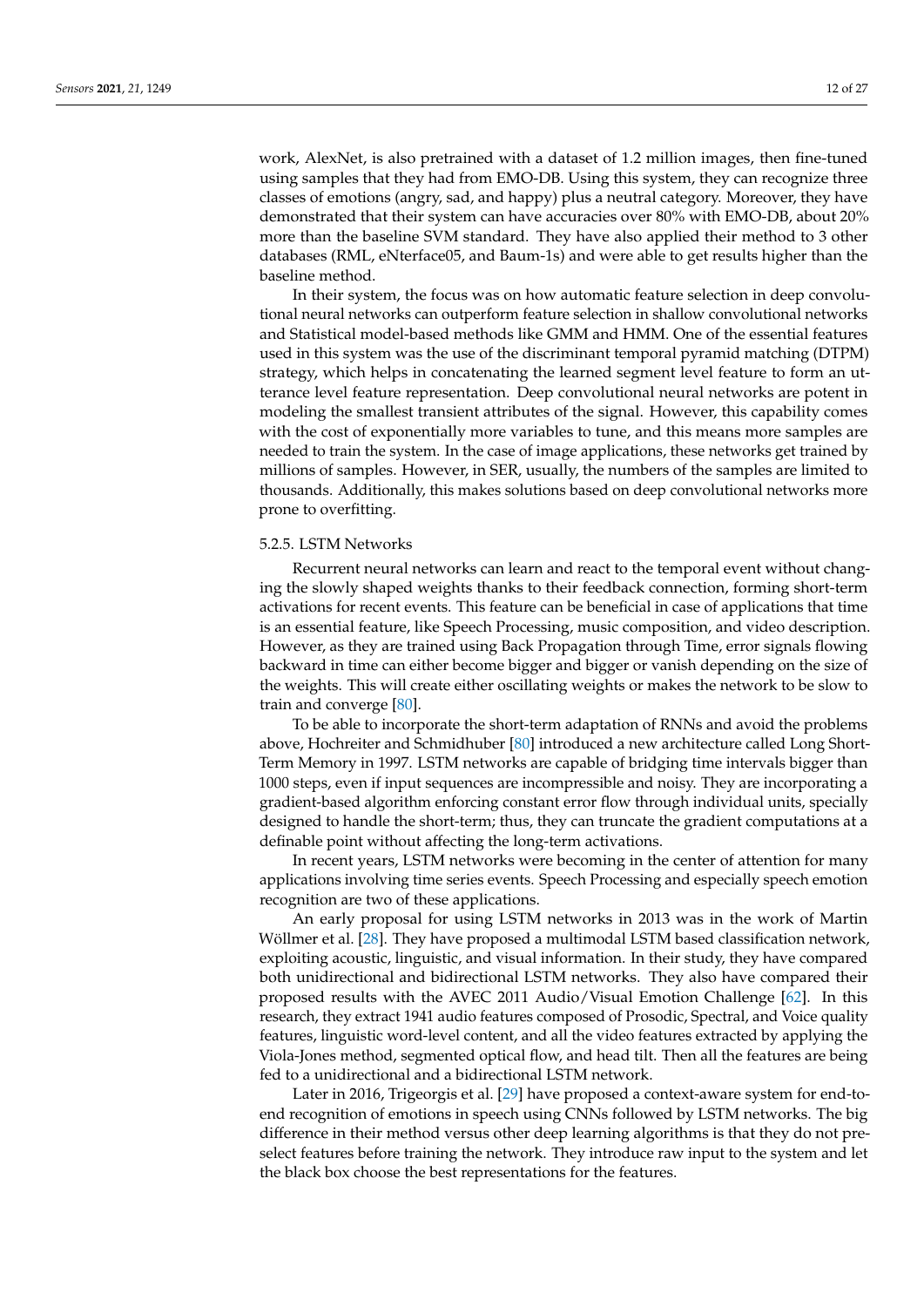In their system, they create a segment of 6 s of raw audio first and preprocess it at a 16 kHz sample rate. They then pass the signal through the first convolution layer of 40 filters with a kernel of size 2 to bold the temporal features. The output of the first convolution layer is fed to pooling of size 2; the results are then fed to another convolution layer with a kernel of size 10 to smooth the temporal and extract the spectral features. Then it is fed to a pooling layer of size 20, reducing the dimensions of the data drastically. The reduced data for 6 s segments are then fed to a recurrent layer divided into 40 ms blocks; the LSTM layer is made of 128 cells [\[29\]](#page-24-23). Moreover, in 2019, Jianfeng Zhao et al. [\[30\]](#page-24-24) proposed a framework based on two class of network blocks, a single layer convolutional block creating a local feature learning block (LFLB) and an LSTM block to learn global features. In their research, they have tried both 1-dimensional convolutions with the raw audio signal and 2-dimensional convolutions with Log Mel Spectrogram (LMS) features.

The LFLB block in their research is constructed by a convolution layer followed by a batch normalization (BN), an exponential linear unit (ELU), and a max-pooling at the end. Adding batch normalization by keeping mean and variance fixed helps every layer to be immune from large fluctuations from the previous layer, thus will improve the stability of the network; also by keeping input values in a limited range can help the model to converge faster and shorten training time [\[81\]](#page-26-0).

The next block speeding up the learning in LFLB is ELU. D. Clevert et al. [\[82\]](#page-26-1) introduced this block in 2016, ELU, similar to rectified linear units, tries to solve the vanishing gradient problem. Still, to improve the learning characteristics, ELU can have negative values that helps to push the mean activations closer to zero. Thus, increasing stability and speeding up the calculations by having smaller numbers in equations [\[82\]](#page-26-1). The last part in LFLB is the max pooling, which is widely used in almost every convolutional network. After extracting the low-level local features, the LSTM part has the job of extracting longterm contextual dependencies. LSTM has four components that can influence the state of the block: Input gate, Output gate, forget gate, and a cell with a recurrent connection to itself. The next stage in this proposed method is the fully connected layer for classification.

Their network in both cases of 1D and 2D is structured as follows, two layers of LFLB with 64 filters followed by two layers of LFLB with 128 filters followed by an LSTM layer with a kernel size of 256 and lastly, a fully connected layer. The convolution kernel in both implementations has a size of 3 and stride of one. To get the best results, they have run their experiments in both speaker-dependent and speaker-independent setting. In speakerdependent settings, they have reached up to 92% accuracy for 1D and 95% accuracy for 2D networks. Additionally, in a speaker-independent setting, they have reached up to 62% accuracy for 1D and 82% accuracy for 2D networks.

In another research late in 2019, Xie et al. [\[83\]](#page-26-2) introduced a system based on two layers of modified LSTMs with 512 and 256 hidden units, followed by a layer of attention weighting on both time dimension and feature dimension and two fully connected layers at the end. In their research, they have stated that humans' attention on the whole stimuli is not balanced, and it has been shown incorporating this concept creates excellent results in image processing. Therefore, they have proposed a self-attention mechanism to the forgetting gate of an LSTM layer, which results in the same performance while reducing the computations.

Their change in coupled LSTM structure [\[84\]](#page-26-3) reduces the forgetting gate required four training parameters to two parameters while experimentally does not affect the performance of the final LSTM mode. The input of the fully connected layer or any other block needs a predetermined length of features. In contrast, the LSTM output length varies based on the variable length of the input data. To solve this problem, they have proposed an attention weighting method for the output of all time steps and feature dimensions and then combining the results as a final output of the LSTM block.

They have experimented with five combinations of their proposed methods, LSTM with Time attention, LSTM with feature attention, LSTM with both time and feature attention, LSTM with modified forget gate, and LSTM with modified forget gate and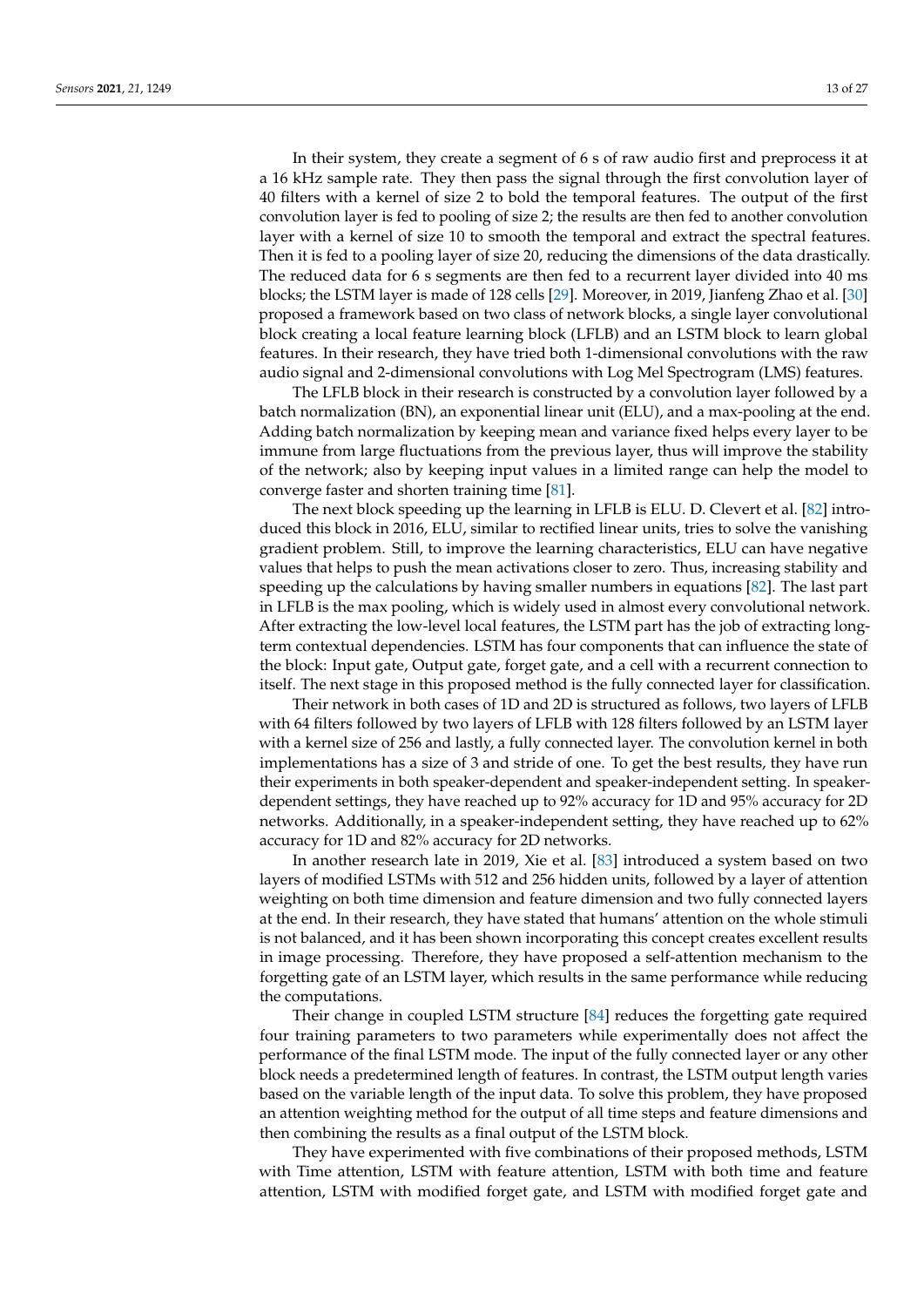time and feature attention. Additionally, as the results on their English speech dataset eNTERFACE, they have reached to 89.6% UAR accuracy in which they claim is the best result on that dataset.

LSTM networks have shown to be very effective in time series like data due to their pattern history memorizing capability. One of the default applications of such a system is speech emotion recognition. LSTM based systems are very well capable of learning the spectral features of the signal. When coupled with CNNs to learn the temporal characteristics of the signal, they can form a competent system to model and learn the samples.

All the mentioned exciting capabilities of LSTMs come with the cost of more process and exponential memory requirements. They also, similar to CNNs, need a vast number of training samples to tune their large number of variables.

## *5.3. Deep Learning Techniques for SER Enhancement*

One major constraint in developing a powerful SER system capable of handling reallife scenarios is the mismatch of the train and test datasets and lack of generalization. To overcome these problems and improve the efficiency of the SER techniques, there are various methods incorporated as additions to the base blocks used in SER. In this section, we discuss recent achievements in deep learning that can be applied to overcome the limitations of SER.

## 5.3.1. Autoencoders

Feature extraction is one of the essential tasks in classification, and one of its important objectives is to find a robust data representation in the presence of noise. Autoencoders are a group of unsupervised machine learning tools that can be utilized for this purpose. Generally, an autoencoder network has two components: encoder and decoder, which learns to construct a copy of the input to the output as closely as possible; therefore, the input dimensions and output dimensions are the same. The beauty of such a network is the hidden layer that describes the "code" to represent the data, i.e., code is a dense representation of the original data. In literature, several versions of autoencoders have been proposed. Among them, Variational Autoencoder (VAE), Denoising Autoencoder (DAE), Sparse Autoencoder (SAE), Adversarial Autoencoder (AAE) are very popular and useful in SER.

In 2018, Latif et al. [\[31\]](#page-24-25) are the first researchers to propose VAEs to derive the latent representation of speech signals and use this representation to classify emotions in an intuitive way using deep learning. The dataset used in their experiment is IEMOCAP, the classifier is the LSTM network, and to condition the data representation on the emotion labels of the data, they experiment Conditional Variational Autoencoder (CVAE) where emotions are passed to the encoder as a condition variable.

In the same year, Eskimez et al. [\[32\]](#page-24-26) utilized denoising autoencoder (DAE), variational autoencoder (VAE), adversarial autoencoder (AAE), and adversarial variational Bayes (AVB) as a tool of feature learning to improve the performance of speaker-independent CNN based SER systems. Since autoencoder is an unsupervised learning method, it does not suffer from a limited number of labeled data samples. In their work, they concluded autoencoder frameworks could be successful in increasing the F1 score and unweighted accuracy rating of automatic SER systems for SVM and CNN frameworks.

#### 5.3.2. Multitask Learning

In the development of a machine learning system, we optimize the model by improving a set of metrics on a single task. In this manner, we fine tune and tweak the model until its performance no longer increases. However, in this approach, we ignore information that comes from the training signals of related tasks, which might be useful in achieving the optimized model. The multitask learning (MTL) approach enables the model to generalize better on our primary task, through sharing representations between associated auxiliary tasks simultaneously.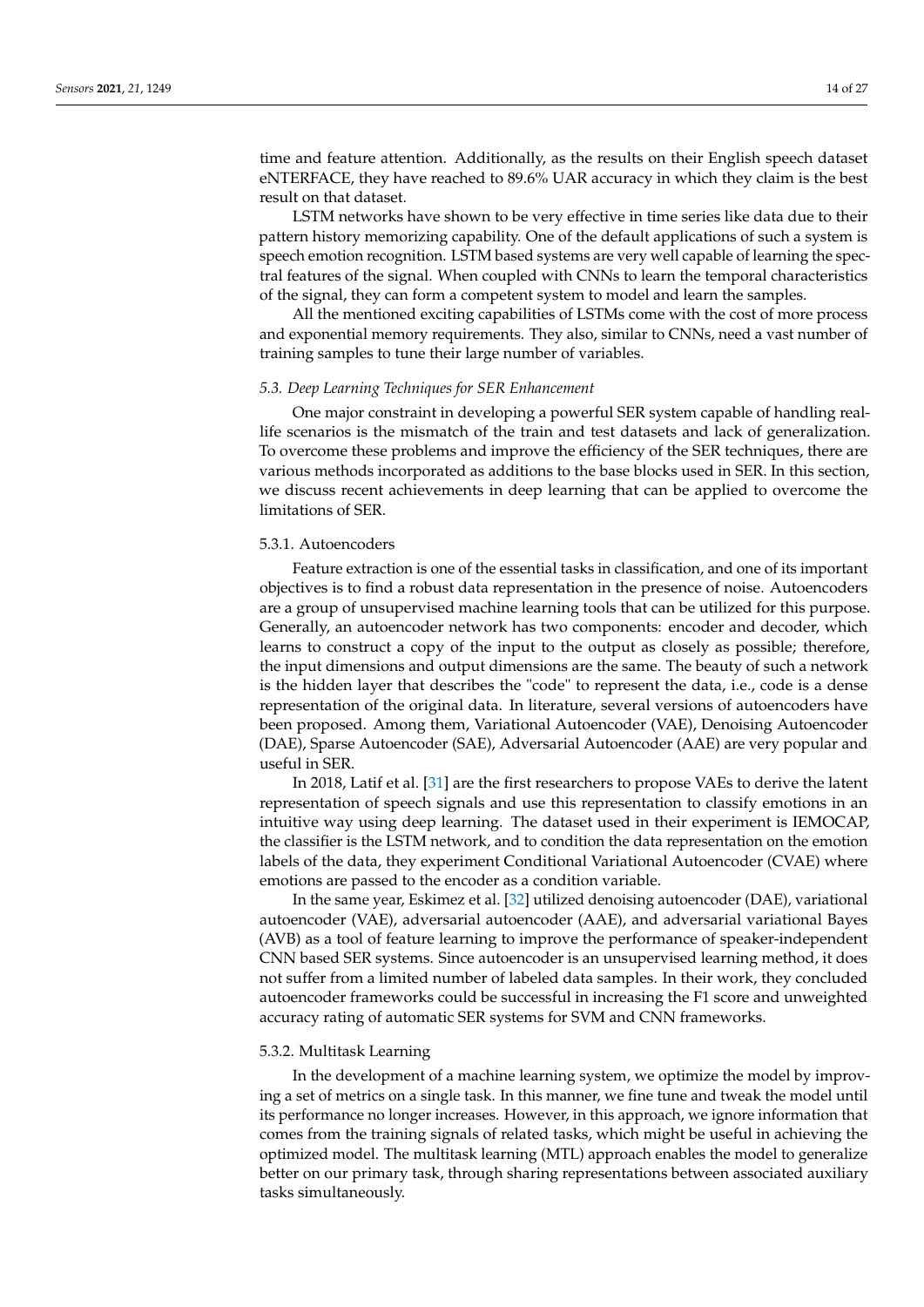In SER, speaker characteristics such as gender and age may affect how emotion can be expressed; therefore, they can be considered as Meta-information in MTL.

In 2017, Kim et al. [\[33\]](#page-24-2), for the first time, use gender and naturalness as auxiliary tasks for deep neural networks in MTL manner. Their proposed method offers highlevel feature representation where discriminative emotional clusters could be observed. They report the result of their practice using within-corpus and cross-corpus from six corpora. In their experiment, they used two architectures to investigate the effect of MTL on them, LSTM and DNN, along with learning on six corpora from simulated to natural datasets. Although in cross-corpora experiments, MTL outperformed STL and got a considerable gain in generalization, in within-corpora tests, their model improvement was not significant.

#### 5.3.3. Generative Adversarial Learning

Generative adversarial networks (GANs) have been considered as data augmentation, data representation, and denoising tools in deep learning since 2014 when Goodfellow et al. [\[85\]](#page-26-4) proposed them for the first time to learn and mimic an input data distribution.

In 2018, Latif et al. [\[86\]](#page-26-5) have used generative adversarial networks for the robustness of the SER system. They have shown how adversarial samples, generated by adding imperceptible noise to the legitimate samples, can attack SER systems and proposed the first adversarial attack on SER systems. Ultimately, their experiment results on IEMOCAP and FAU-AIBO have shown GAN-based defense against adversarial audio samples better confronts adversarial examples compared to adversarial samples and random noise training approaches.

General, also known as Vanilla, GAN [\[85\]](#page-26-4), has two components, a generator neural network (G) and a discriminator neural network (D). The generator G(z) takes an input, z, a sample from probability distribution  $p(z)$ , and generates synthetic data. On the other hand, the discriminator takes the information and determines whether the input data is real or generated. Finally, both networks reach an equilibrium in a way that they have a value function that one agent seeks to maximize, and the other tries to minimize as an objective function shown in the equation below:

$$
\min_{G} \max_{D} V(D, G) = E_{x \sim P(x)} [\log D(x)] + E_{z \sim P(z)} [\log (1 - D(G(z)))] \tag{1}
$$

where  $D(x)$  and  $D(G(z))$  are the probabilities that x and  $G(z)$  are inferred to be real samples by the discriminator.

In this framework, the GAN works unsupervised and independently from the class label of the real data. Succeeding, Conditional GAN [\[87\]](#page-26-6) was proposed, which is based on the idea that GAN can be conditional by taking advantage of using Class labels and data from different modality or some part of the data. Unlike unconditional GAN, they can have more control over the generated data. In conditional GAN, the objective function of a two-player minimax game would be as follows:

$$
\min_{G} \max_{D} V(D, G) = E_{x \sim P(x)} [\log D(x|y)] + E_{z \sim P(z)} [\log (1 - D(G(z)|y))]
$$
(2)

In this equation, "*y*" is the class label of the data.

In 2018, Sahu et al. [\[88\]](#page-26-7) have investigated GAN's usability in generating synthetic feature vectors for SER. In their experiment, they employed both Vanilla and Conditional GAN networks trained on the IEMOCAP dataset, and they have reported an improvement in SVM's performance when real data is appended with synthetic data; however, the increase is not much. The result of the research confirms that to have a successful GAN framework, a large set of high-quality data is needed.

Later and in 2019, Chatziagapi et al. [\[89\]](#page-26-8) utilized GAN as a conditioned data augmentation tool to overcome the SER systems' data imbalance problem by generating synthetic spectrograms for the minority classes. During the experiment, GAN, fully convolutional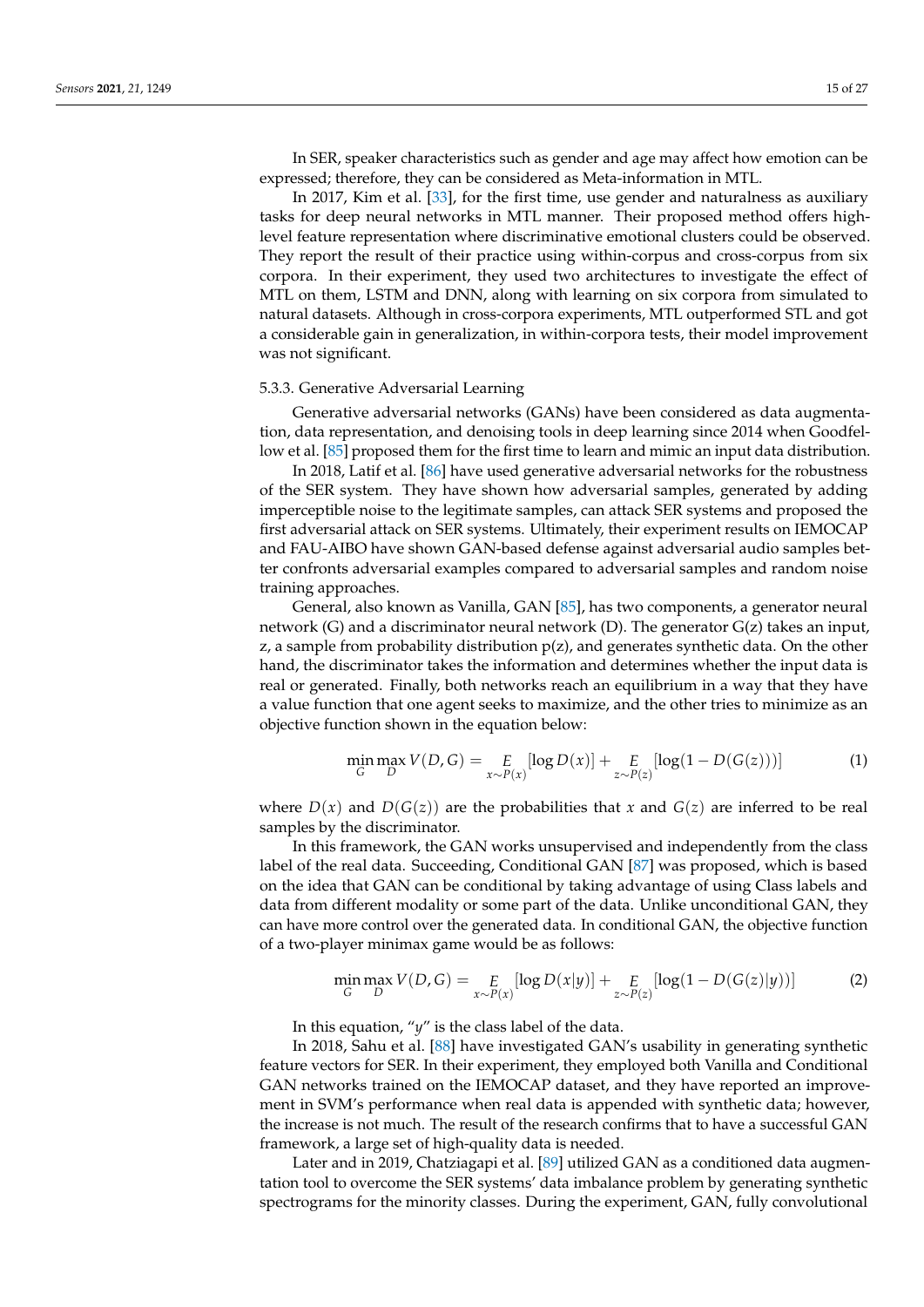architecture, approach beat Signal-based augmentation methods such as CP, CA, etc. and achieved relative performance improvement of by 5% to 10% on IEMOCAP and FEEL-25k datasets.

One of GAN approaches' most important weaknesses is the convergence that highly depends on the data and initialization. However, to overcome such a limitation and for faster convergence, in their work, the GAN is initialized using a pretrained autoencoder. Moreover, to learn shared features between minority and majority classed, their proposed GAN is fine-tuned using both classes.

## 5.3.4. Transfer Learning

Transfer learning can overcome the cross-domain' challenge of SER, i.e., test corpora does not match train corpora. Song et al. [\[90\]](#page-26-9) utilize transfer learning in cross-corpus speech emotion recognition task practicing dimension reduction and Maximum Mean discrepancy embedding optimization to get two adjacent latent feature spaces for the source and target corpora and SVM as classifier method. The experiment has been done utilizing EMO-DB with five emotion categories as source corpus and a Chinese emotion dataset with the same emotion categories as the test corpus. In two proposed models, principal component analysis (PCA) and local preserving projection have been used for dimension reduction. As a result, neutral has the best recognition rate, while happiness and fear have lower rates. However, compared to the automatic recognition approach, the proposed method achieved a better recognition rate.

In transfer learning, one significant restriction is the size of training data and test data, i.e., the number of training data for transfer learning should be so that you do not overfit the model. Moreover, since in reality, train and test datasets are not independent and identically distributed (i.i.d.); therefore, algorithms such as principal component analysis (PCA) and linear discriminant analysis (LDA) are performing poorly [\[91\]](#page-26-10). While the authors in [\[90\]](#page-26-9) don't discuss the aforementioned limitations, Song [\[91\]](#page-26-10) studies the dilemma of "corpus bias" in speech emotion recognition offering transfer linear subspace learning(TLSL), generalized linear subspace learning, and transfer learning to consider the difference between train and test set, and application on several benchmark datasets. In the provided TLSL framework, for distance measurement, the nearest neighbor graph has been utilized as a regularization term to achieve shared feature representations and a feature grouping strategy to increase the transfer performance and bypass the negative transfer for cross-corpus speech emotion recognition. The framework has been applied to EMO-DB, eNTERFACE, and FAU Aibo databases in a cross-corpus manner in six possible ways, and the results show improvement in using TLSL compared to baseline methods since in the proposed approach. Unlike previous transfer learning approaches, the focus is not only on informative components of features, and less informative pieces are not neglected.

## 5.3.5. Attention Mechanism

The attention mechanism for deep learning is another approach that recently achieved success within speech emotion recognition [\[83](#page-26-2)[,92–](#page-26-11)[95\]](#page-26-12). In typical deep learning methods for SER, all locations of a given utterance get equal attention; however, emotion is not uniformly distributed over the utterance for every sample. In the attention mechanism, the classifier regards the given samples' specific locations based on the attention weights assigned to each part of the data, which contains an emotionally salient portion. Mirsamadi et al. [\[94\]](#page-26-13), in an attempt to find more informative features about emotion instead of traditional low-level descriptors (LLD), and high-level statistical aggregation functions (HSF), utilized bidirectional LSTM with a weighted-polling method. This method was inspired by the attention mechanism, which allows the network to focus on emotionally salient parts of a sentence and ignore silent frames of utterance. The result of the study on the IEMOCAP dataset shows weighted pooling with local attention by balancing the short-term properties at the frame level with long-term aggregation at the utterance level, can improve SVM based SER's performance compared to LSTM with mean-pooling. Later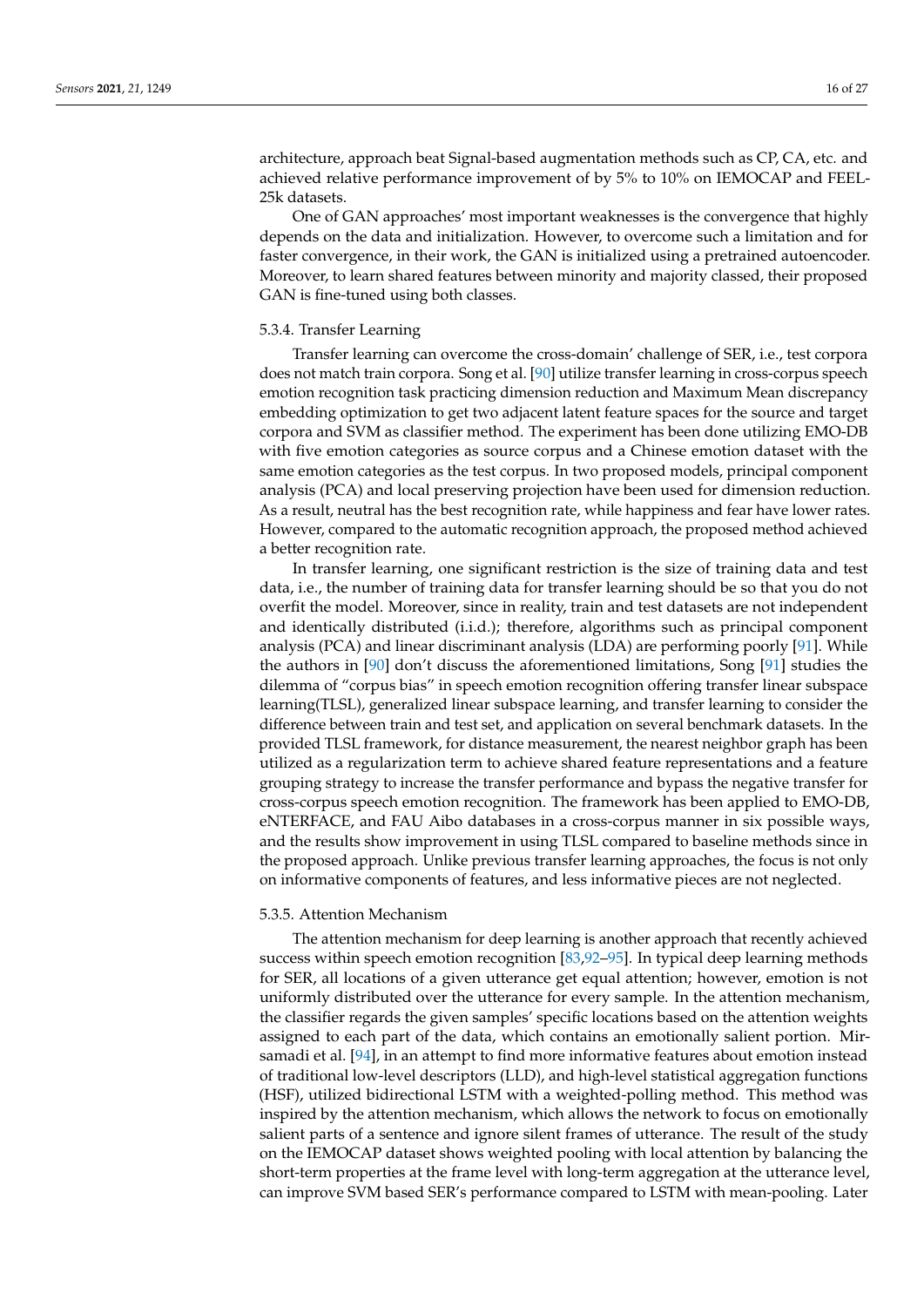in 2019, Li et al. [\[95\]](#page-26-12), utilizing attention mechanism and multitask learning, proposed a self-attentional CNN-BLSTM that improved the accuracy by an absolute of 7.7% compared to the multi-channel CNN [\[96\]](#page-26-14) using the IEMOCAP dataset. The input of the framework is a speech spectrogram. To allow the CNN-BLSTM model to focus on the salient period of emotion, Self-attention has been applied, and ultimately, gender classification has been employed as an auxiliary task.

Late 2019, Xie et al. [\[83\]](#page-26-2) proposed a system based on a modified LSTM. With their system, they had reduced the computational complexity by changing the forgetting gate of the LSTM in an attention gate. They also improved the efficiency of the system by applying the attention mechanism on both time and feature dimensions instead of just passing the output of the last iteration in LSTM.

In this research, the output of the LSTM, instead of being selected by the result of the last step, is being generated based on a number of the steps in time generated by an attention mechanism. Another similar approach is applied to the features, and lastly, the results are being fed to the fully connected layer for classification.

# **6. Discussion and Conclusions**

In this section, we summarize the datasets, methods, and approaches in SER, followed by the identified challenges that led us to the future works. In the first part, we discuss the datasets and methods reviewed in the paper, and then we will talk about the challenges facing SER. After that, we will discuss some of the possible future works. Additionally, at last, we will conclude the paper. Table [3](#page-17-0) shows a comparison between the techniques reviewed in this paper and the databases employed in those techniques. In this table, the black dots are the datasets used in each research.

As can be seen from Table [3,](#page-17-0) generally, EMO-DB was the most used dataset for older studies in the reviewed research. However, IEMOCAP has taken its place for more recently proposed methods as it has the larger sample pool more suited for training the deeper architectures. The third most used database in eNTERFACE as it was used in multiple SER challenges.

In Table [4,](#page-21-0) a concise comparison of all the methods reviewed in this paper has provided the research paper title, the year, the techniques used in the article, the feature employed in the proposed method, the databases used, and the highest accuracy obtained for each dataset.

To compare the proposed methods, we were interested in measures other than weighted or unweighted accuracy. However, only a few of the papers had provided other means, such as the F1 score. Some of the papers had multiple accuracies reported for different situations in which we took the best reported accuracy for each database used.

From Table [4,](#page-21-0) it can be seen that among the variety of features used for the SER task, MFCC was the most used feature representation. Additionally, openSmile features and feeding PCM or raw Audio data are used in the most recent research repeatedly.

In older studies, most of the methods were based on signal processing and traditional machine learning methods such as SVM. However, more recently, researchers are focusing on deep learning and neural networks improvement, which is directly related to the progress and advancement of hardware and software that allows researchers to employ and tune sophisticated networks such as LSTM, GAN, and VAE.

Additionally, reviewing the reported accuracies in Table [4,](#page-21-0) we can see some of the results are well above 90% accuracy. With more investigation, we can see that they all are using an older database such as EMO-DB and DES, which both have a minimal number of samples. Considering the size of the databases, we can suspect traces of overfitting being involved. In the case of Zhao et al. [\[30\]](#page-24-24), the system has about 2,500,000 variables to tune based on 535 sentences in EMO-DB; the gap seems too big to be able to assume there was no overfitting.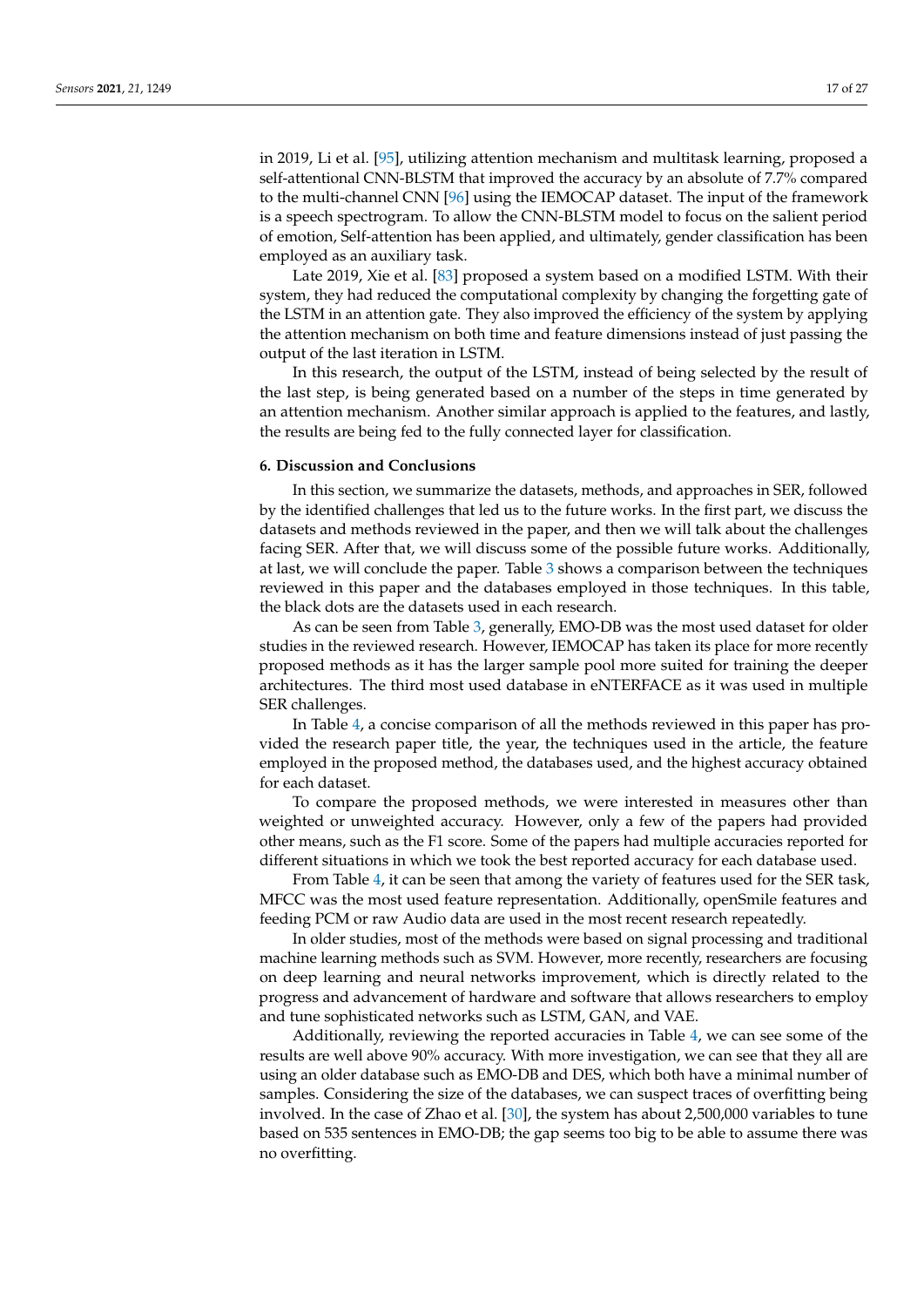*Sensors* **2021**, 21, 1249 18 of 27 and 27 and 27 and 27 and 27 and 27 and 27 and 27 and 27 and 27 and 27 and 27 and 27 and 27 and 27 and 27 and 27 and 27 and 27 and 27 and 27 and 27 and 27 and 27 and 27 and 27 and 27 and

<span id="page-17-0"></span>

| <b>Databases</b>      |              |                 |                 |                  |                |                         |                    |                 |                 |           |                |                |                      |                |                 |               |                 |                 |                              |                |                     |                            |                 |                      |           |
|-----------------------|--------------|-----------------|-----------------|------------------|----------------|-------------------------|--------------------|-----------------|-----------------|-----------|----------------|----------------|----------------------|----------------|-----------------|---------------|-----------------|-----------------|------------------------------|----------------|---------------------|----------------------------|-----------------|----------------------|-----------|
| EMO-DB                | $\bullet$    | $\bullet$       |                 |                  |                | $\bullet$               |                    |                 | $\bullet$       | $\bullet$ | $\bullet$      |                | $\bullet$            |                |                 |               |                 | $\bullet$       | $\bullet$                    |                | $\bullet$           |                            |                 | $\bullet$            |           |
| <b>DES</b>            |              |                 | $\bullet$       |                  |                |                         |                    |                 |                 |           |                |                |                      |                |                 |               |                 |                 |                              |                |                     |                            |                 |                      |           |
| eNTERFACE             |              |                 | $\bullet$       |                  |                |                         |                    |                 |                 |           | $\bullet$      |                | $\bullet$            |                |                 |               |                 |                 |                              |                | $\bullet$           |                            | $\bullet$       |                      |           |
| $\rm{ABC}$            |              |                 | $\bullet$       |                  |                |                         |                    |                 |                 |           |                |                |                      |                |                 |               |                 |                 |                              |                |                     |                            |                 |                      |           |
| <b>SUSAS</b>          |              |                 | $\bullet$       |                  |                |                         |                    |                 |                 |           |                |                |                      |                |                 |               |                 |                 |                              |                |                     |                            |                 |                      |           |
| $\operatorname{SAL}$  |              |                 |                 |                  |                |                         |                    |                 |                 |           |                |                |                      |                |                 |               |                 |                 |                              |                |                     |                            |                 |                      |           |
| SmartKom              |              |                 | $\bullet$       |                  |                |                         |                    |                 |                 |           |                |                |                      |                |                 |               |                 |                 |                              |                |                     |                            |                 |                      |           |
| $\operatorname{AVEC}$ |              |                 | $\bullet$       |                  | $\bullet$      |                         |                    |                 |                 |           |                |                |                      |                |                 |               |                 |                 |                              |                |                     |                            |                 |                      |           |
| <b>VAM</b>            |              |                 | $\bullet$       |                  | $\bullet$      |                         |                    |                 |                 |           |                |                |                      |                |                 |               |                 |                 |                              |                |                     |                            |                 |                      |           |
| <b>SEMAINE</b>        |              |                 |                 | $\bullet$        |                |                         |                    |                 |                 |           |                |                |                      |                |                 |               |                 |                 |                              |                |                     |                            |                 |                      |           |
| ${\rm SPD}$           |              |                 |                 |                  | $\bullet$      |                         |                    |                 |                 |           |                |                |                      |                |                 |               |                 |                 |                              |                |                     |                            |                 |                      |           |
| <b>IEMOCAP</b>        |              |                 |                 |                  |                |                         | $\bullet$          |                 |                 |           | $\bullet$      |                |                      | $\bullet$      | $\bullet$       |               | $\bullet$       | $\bullet$       |                              | $\bullet$      |                     | $\bullet$                  |                 | $\bullet$            |           |
| <b>RECOLA</b>         |              |                 |                 |                  |                |                         |                    | $\bullet$       |                 |           |                |                |                      |                |                 |               |                 |                 |                              |                |                     |                            |                 |                      |           |
| TEDLIUM2              |              |                 |                 |                  |                |                         |                    |                 | $\bullet$       |           |                |                |                      |                |                 |               |                 |                 |                              |                |                     |                            |                 |                      |           |
| $\mathop{\rm RML}$    |              |                 |                 |                  |                |                         |                    |                 |                 |           |                |                | $\bullet$            |                |                 |               |                 |                 |                              |                |                     |                            |                 |                      |           |
| BAUM-1s               |              |                 |                 |                  |                |                         |                    |                 |                 |           |                | $\bullet$      |                      |                |                 |               |                 |                 |                              |                |                     |                            |                 |                      |           |
| ${\rm AIBO}$          |              |                 |                 |                  |                |                         |                    |                 |                 |           | $\bullet$      |                |                      |                | $\bullet$       |               |                 |                 |                              |                | $\bullet$           |                            |                 |                      |           |
| <b>LDC</b>            |              |                 |                 |                  |                |                         |                    |                 |                 |           | $\bullet$      |                |                      |                | $\bullet$       |               |                 |                 |                              |                | $\bullet$           |                            |                 |                      |           |
| <b>RAVDESS</b>        |              |                 |                 |                  |                |                         |                    |                 |                 |           |                | $\bullet$      |                      |                |                 |               |                 |                 |                              |                |                     |                            |                 |                      | $\bullet$ |
| Feel-25K              |              |                 |                 |                  |                |                         |                    |                 |                 |           |                |                |                      |                |                 |               |                 |                 |                              | $\bullet$      |                     |                            |                 |                      |           |
| CASIA                 |              |                 |                 |                  |                |                         |                    |                 |                 |           |                |                |                      |                |                 |               |                 |                 |                              |                |                     |                            | $\bullet$       |                      |           |
| <b>GEMEP</b>          |              |                 |                 |                  |                |                         |                    |                 |                 |           |                |                |                      |                |                 |               |                 |                 |                              |                |                     |                            | $\bullet$       |                      |           |
| <b>CREMA-D</b>        |              |                 |                 |                  |                |                         |                    |                 |                 |           |                |                |                      |                |                 |               |                 |                 |                              |                |                     |                            |                 |                      | $\bullet$ |
| <b>SAVEE</b>          |              |                 |                 |                  |                |                         |                    |                 |                 |           |                |                |                      |                |                 |               |                 |                 |                              |                |                     |                            |                 |                      | $\bullet$ |
| TESS                  |              |                 |                 |                  |                |                         |                    |                 |                 |           |                |                |                      |                |                 |               |                 |                 |                              |                |                     |                            |                 |                      | $\bullet$ |
|                       |              |                 |                 |                  |                |                         |                    |                 |                 |           |                |                |                      |                |                 |               |                 |                 |                              |                |                     |                            |                 |                      |           |
| Year                  | 2005         | 2010            | 2011            | 2013             |                | 2014                    |                    | 2016            |                 | $2017\,$  |                |                |                      |                | 2018            |               |                 |                 |                              | 2019           |                     |                            |                 | 2020                 |           |
|                       |              |                 |                 |                  |                |                         |                    |                 |                 |           |                |                |                      |                |                 |               |                 |                 |                              |                |                     |                            |                 |                      |           |
|                       | HMM, SVM [6] |                 |                 |                  |                |                         |                    |                 |                 |           |                |                |                      |                |                 |               |                 |                 |                              |                |                     |                            |                 |                      |           |
|                       |              | <b>SVM</b> [17] | GerDA, RBM [22] | LSTM, BLSTM [28] | CRF, CRBM [24] | SVM, PCA, LPP, TSL [90] | DNN, ANN, ELM [23] | DCNN, LSTM [29] | <b>CNN [21]</b> | DCNN [26] | LSTM, MTL [33] | ANN, PSOF [19] | DCNN, DTPM, TSL [25] | LSTM, VAE [31] | <b>GAN [86]</b> | GAN, SVM [88] | LSTM, ATTN [94] | DCNN, LSTM [30] |                              | DCNN, GAN [89] | LDA, TSL, TLSL [91] |                            | LSTM, ATTN [83] | DNN, Generative [76] | DCNN [79] |
|                       |              |                 |                 |                  |                |                         |                    |                 |                 |           |                |                |                      |                |                 |               |                 |                 |                              |                |                     |                            |                 |                      |           |
|                       |              |                 |                 |                  |                |                         |                    |                 |                 |           |                |                |                      |                |                 |               |                 |                 |                              |                |                     |                            |                 |                      |           |
|                       |              |                 |                 |                  |                |                         |                    |                 |                 |           |                |                |                      |                |                 |               |                 |                 |                              |                |                     |                            |                 |                      |           |
|                       |              |                 |                 |                  |                |                         |                    |                 |                 |           |                |                |                      |                |                 |               |                 |                 |                              |                |                     |                            |                 |                      |           |
| Research              |              |                 |                 |                  |                |                         |                    |                 |                 |           |                |                |                      |                |                 |               |                 |                 |                              |                |                     |                            |                 |                      |           |
|                       |              |                 |                 |                  |                |                         |                    |                 |                 |           |                |                |                      |                |                 |               |                 |                 |                              |                |                     |                            |                 |                      |           |
|                       |              |                 |                 |                  |                |                         |                    |                 |                 |           |                |                |                      |                |                 |               |                 |                 |                              |                |                     |                            |                 |                      |           |
|                       |              |                 |                 |                  |                |                         |                    |                 |                 |           |                |                |                      |                |                 |               |                 |                 |                              |                |                     |                            |                 |                      |           |
|                       |              |                 |                 |                  |                |                         |                    |                 |                 |           |                |                |                      |                |                 |               |                 |                 |                              |                |                     |                            |                 |                      |           |
|                       |              |                 |                 |                  |                |                         |                    |                 |                 |           |                |                |                      |                |                 |               |                 |                 | CNN, VAE, DAE, AAE, AVB [32] |                |                     | CNN, BLSTM, ATTN, MTL [95] |                 |                      |           |
|                       |              |                 |                 |                  |                |                         |                    |                 |                 |           |                |                |                      |                |                 |               |                 |                 |                              |                |                     |                            |                 |                      |           |
|                       |              |                 |                 |                  |                |                         |                    |                 |                 |           |                |                |                      |                |                 |               |                 |                 |                              |                |                     |                            |                 |                      |           |

Table 3. A concise comparison between all the reviewed deep learning methods sorted by year and the databases used. A black dot ( $\bullet$ ) in a cell means the corresponding database was used in the research mentioned at the bottom of the column.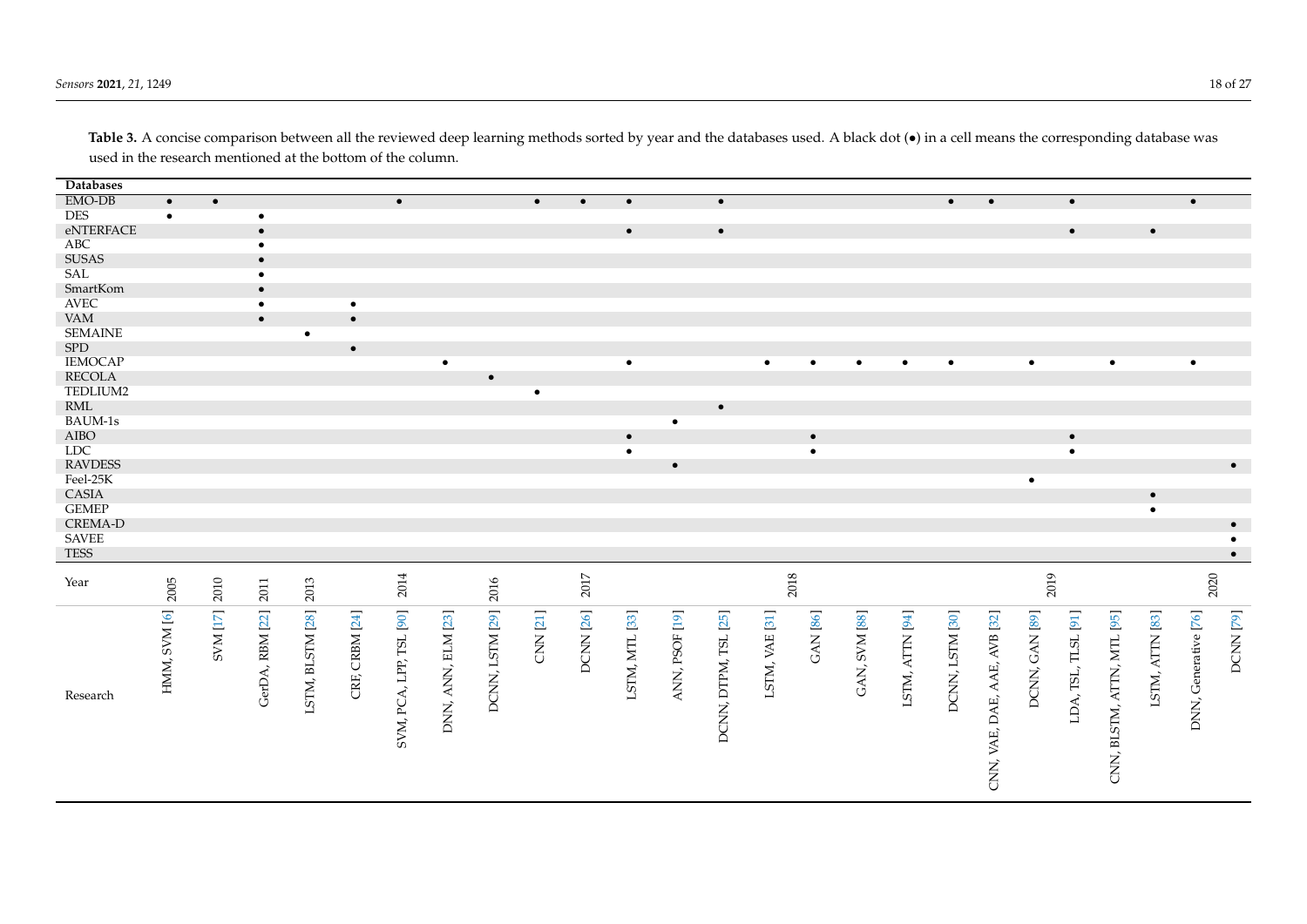Additionally, Figure [2a](#page-18-0) shows a comparison between accuracies reported in deep learning methods based on EMO-DB versus IEMOCAP, which we can see there is a clear separation between the accuracies published. Again, one reason could be the fact that EMO-DB has one degree of magnitude fewer number of samples than IEMOCAP, and using it with deep learning methods makes it more prone to overfitting.

<span id="page-18-0"></span>

**Figure 2.** (**a**) Comparison of reported accuracies based on EMO-DB, IEMOCAP, and all databases used in deep learning methods and their trend lines. Dots in solid lines are showing all the accuracies reported and the dotted line shows the linear trendline of reported accuracies. (**b**) Aggregation of all the accuracies reported in deep learning methods.

Figure [2b](#page-18-0) shows an aggregation of all the accuracies reported in deep learning methods. As conveyed in this figure, relatively older deep learning methods, as a result of utilized feature extraction and classification methods that are using signal processing, except in few cases, have overall lower accuracies. However, recently the average accuracy has been increased. This also has been shown in both figures' trend lines. The argument on overfitting and noise sensitivity of deep learning methods is still open, and in more recent years, studies have been done to address these issues too.

Another point reviewing accuracies and feature sets reported in Table [4](#page-21-0) is that there is no apparent relationship between the complexity of the feature set and the accuracies reported, and the proposed methods have a significant role in the results. Incorporating similar databases Harar et al. [\[26\]](#page-24-22), using EMO-DB, the feature set is just PCM samples of the wav file, and the accuracy is 96.97%. On the other hand, Song et al. [\[90\]](#page-26-9), with a complex feature set, have reported an accuracy of 59.8%. Additionally, on the same databases, IEMOCAP, for two similarly, complex sets of features in Zhao et al. [\[30\]](#page-24-24) have reported 86.16% accuracy while in Eskimez et al., 2018 [\[32\]](#page-24-26) the accuracy is 71.2%.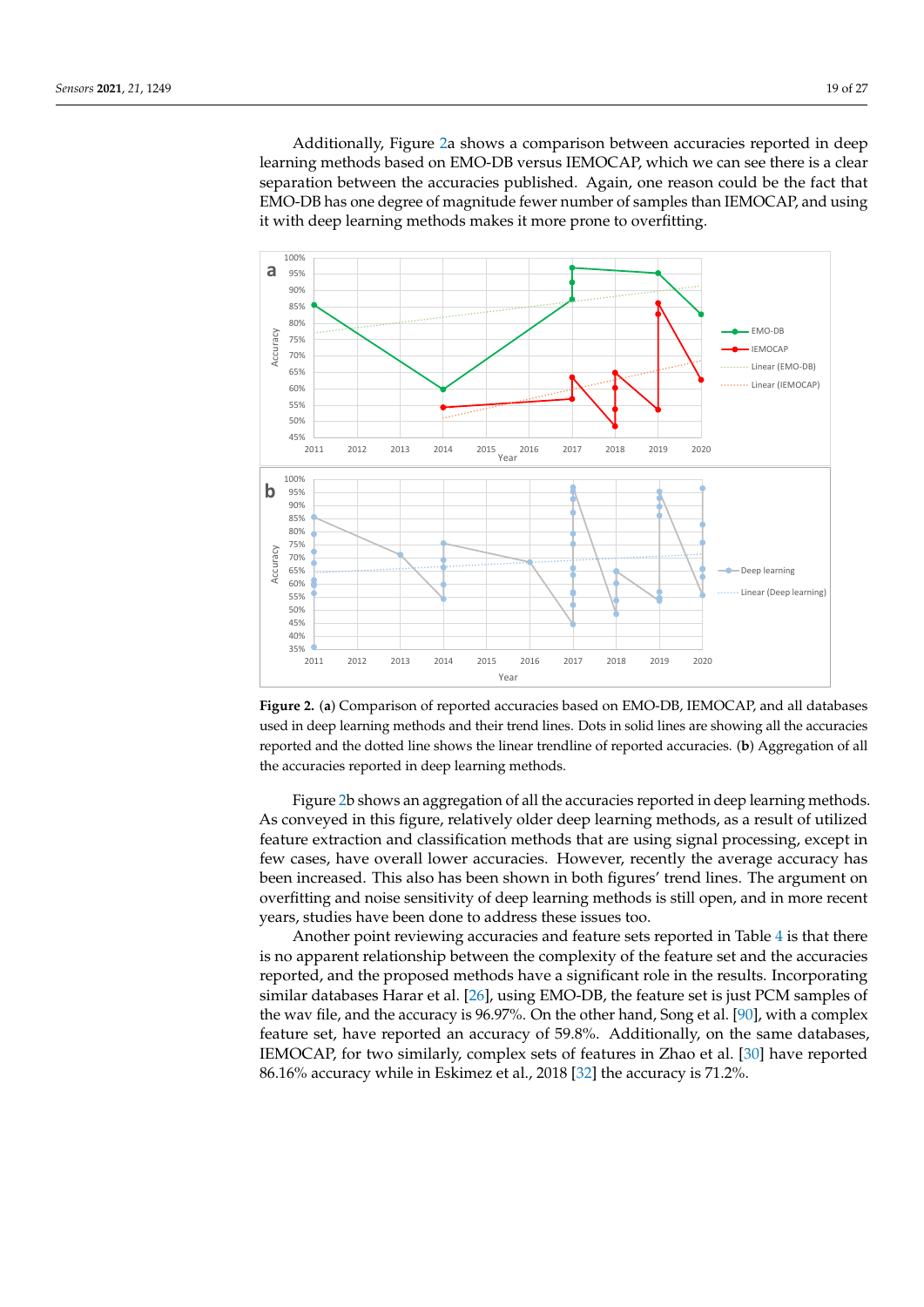**Table 4.** A brief comparison of all the algorithms reviewed, containing the highest accuracy reported for each dataset, all the features used to train the system, methods used and if applicable, number of the layers in each method, and the title of the research.

| <b>Research Title</b>                                                                                                                                     | Methodology and<br><b>Number of Layers</b>              | Features                                                                                                                                                                                                                                                                                                                          | <b>Dataset and Accuracy</b>                                                                                                                                                                |  |  |  |  |
|-----------------------------------------------------------------------------------------------------------------------------------------------------------|---------------------------------------------------------|-----------------------------------------------------------------------------------------------------------------------------------------------------------------------------------------------------------------------------------------------------------------------------------------------------------------------------------|--------------------------------------------------------------------------------------------------------------------------------------------------------------------------------------------|--|--|--|--|
| Speech Emotion Recognition based on HMM<br>and SVM, Lin and Wei, 2005 [6]                                                                                 | <b>HMM</b><br>٠                                         | 1st and 2nd derivative of F0, 1st<br>$\bullet$<br>derivative of F1<br>2nd derivative of MBE4, 2nd<br>٠<br>derivative of MBE5<br><b>MFCC</b><br>٠                                                                                                                                                                                  | DES: 99.5%<br>$\bullet$                                                                                                                                                                    |  |  |  |  |
| Speech Emotion Recognition Using Support<br>Vector Machines, Chavhan et al., 2010 [17]                                                                    | <b>SVM</b>                                              | <b>MFCC</b><br>$\bullet$<br><b>MEDC</b><br>٠                                                                                                                                                                                                                                                                                      | EMO-DB: 93.75%<br>$\bullet$                                                                                                                                                                |  |  |  |  |
| Emotion Recognition and Classification in<br>Speech using Artificial Neural Networks,<br>Shaw et al., 2016 [18]                                           | ANN/1                                                   | Energy, Pitch, Formants 0 to 4<br>$\bullet$<br>20 MFCCs                                                                                                                                                                                                                                                                           | 86.87%                                                                                                                                                                                     |  |  |  |  |
| Emotion recognition from Marathi speech<br>database using adaptive artificial neural<br>network, Darekar, and Dhande, 2018 [19]                           | ANN/1<br>PSO-FF<br>٠                                    | <b>MFCC</b><br>٠<br><b>NMF</b><br>Pitch<br>٠                                                                                                                                                                                                                                                                                      | RAVDESS: 88.7%<br>٠                                                                                                                                                                        |  |  |  |  |
| Deep Neural Networks for Acoustic Emotion<br>Recognition: Raising The Benchmarks,<br>Stuhlsatz et al., 2011 [22]                                          | GerDA<br><b>RBM</b><br>$\bullet$                        | Raw Signal ZCS, Signal energy<br>٠<br>Logarithmic<br>F0 in Hz (Cepstrum and ACF)<br>Exponentially smoothed F0<br>envelope<br>Probability of voicing<br>Spectral Energy various bands<br>25%, 50%, 75%, 90% roll-off point,<br>centroid, flux, and rel. pos.<br>max/min<br>Mel-spectrum Band 1-26, 12<br>$\bullet$<br><b>MFCCs</b> | EMO-DB: 85.6%<br>eNTERFACE:<br>72.4%<br>ABC: 61.5%<br>SUSAS: 56.5%<br>AVIC: 79.1%<br>$\bullet$<br>DES: 60.1%<br>$\bullet$<br>SAL: 34.3%<br>$\bullet$<br>SmartKom: 59.5%<br>٠<br>VAM: 68.0% |  |  |  |  |
| Speech Emotion Recognition Using Deep Neural<br>Network and Extreme Learning Machine,<br>Han et al., 2014 [23]                                            | DNN/3<br>ANN/1<br>٠<br>ELM<br>$\bullet$                 | <b>MFCC</b><br>٠<br>Delta MFCC<br>Pitch Period<br>Harmonics-To-Noise Ratio (HNR)<br>$\bullet$                                                                                                                                                                                                                                     | IEMOCAP: 54.3%                                                                                                                                                                             |  |  |  |  |
| Emotion Detection in Speech Using Deep<br>Networks, Amer et al., 2014 [24]                                                                                | CRF/3<br><b>CRBM</b><br>٠                               | Spectrum<br>٠                                                                                                                                                                                                                                                                                                                     | AVEC: 69.2%<br>$\bullet$<br>VAM: 66.3%<br>SPD: 75.6%                                                                                                                                       |  |  |  |  |
| Multi-Conditioning & Data Augmentation using<br>Generative Noise Model for Speech Emotion<br>Recognition in Noisy Conditions, Tiwari et al.,<br>2020 [76] | DNN/3<br>Generative<br>٠                                | HLDs (mean, standard deviation,<br>$\bullet$<br>skewness, kurtosis, extremes,<br>linear regressions<br>LLDs (zero-crossing rate (ZCR),<br>$\bullet$<br>RMS energy, F0, HNR, MFCCs)                                                                                                                                                | EMO-DB: 82.73%<br>$\bullet$<br>IEMOCAP:<br>٠<br>62.74%                                                                                                                                     |  |  |  |  |
| A First Look Into A Convolutional Neural<br>Network For Speech Emotion Detection, Bertero,<br>and Fung, 2017 [21]                                         | CNN/2                                                   | $\mathop{\rm PCM}\nolimits$                                                                                                                                                                                                                                                                                                       | TEDLIUM2:<br>$\bullet$<br>66.1%                                                                                                                                                            |  |  |  |  |
| Negative Emotion Recognition using Deep<br>Learning for Thai Language,<br>Mekruksavanich et al., 2020 [79]                                                | DCNN/6                                                  | <b>MFCC</b>                                                                                                                                                                                                                                                                                                                       | SAVEE: 65.83%<br>$\bullet$<br>RAVDESS:<br>$\bullet$<br>75.83%<br>TESS: 55.71%<br>٠<br>CREMA-D:<br>65.77%<br>THAI: 96.60%<br>٠                                                              |  |  |  |  |
| Speech Emotion Recognition Using Deep<br>Convolutional Neural Network and<br>Discriminant Temporal Pyramid Matching,<br>Zhang et al., 2017 [25]           | <b>DCNN</b><br>٠<br>(AlexNet)/8<br>DTPM/3<br><b>SVM</b> | Log Mel-Spectrogram<br>Delta<br>Delta delta                                                                                                                                                                                                                                                                                       | EMO-DB: 87.31%<br>٠<br>RML: 75.34%<br>$\bullet$<br>eNTERFACE05:<br>79.25%<br>BAUM-1s:<br>$\bullet$<br>44.61%                                                                               |  |  |  |  |
| Speech Emotion Recognition with Deep<br>Learning, Harar et al., 2017 [26]                                                                                 | DCNN/10<br>$\bullet$                                    | PCM<br>$\bullet$                                                                                                                                                                                                                                                                                                                  | EMO-DB: 96.97%<br>$\bullet$                                                                                                                                                                |  |  |  |  |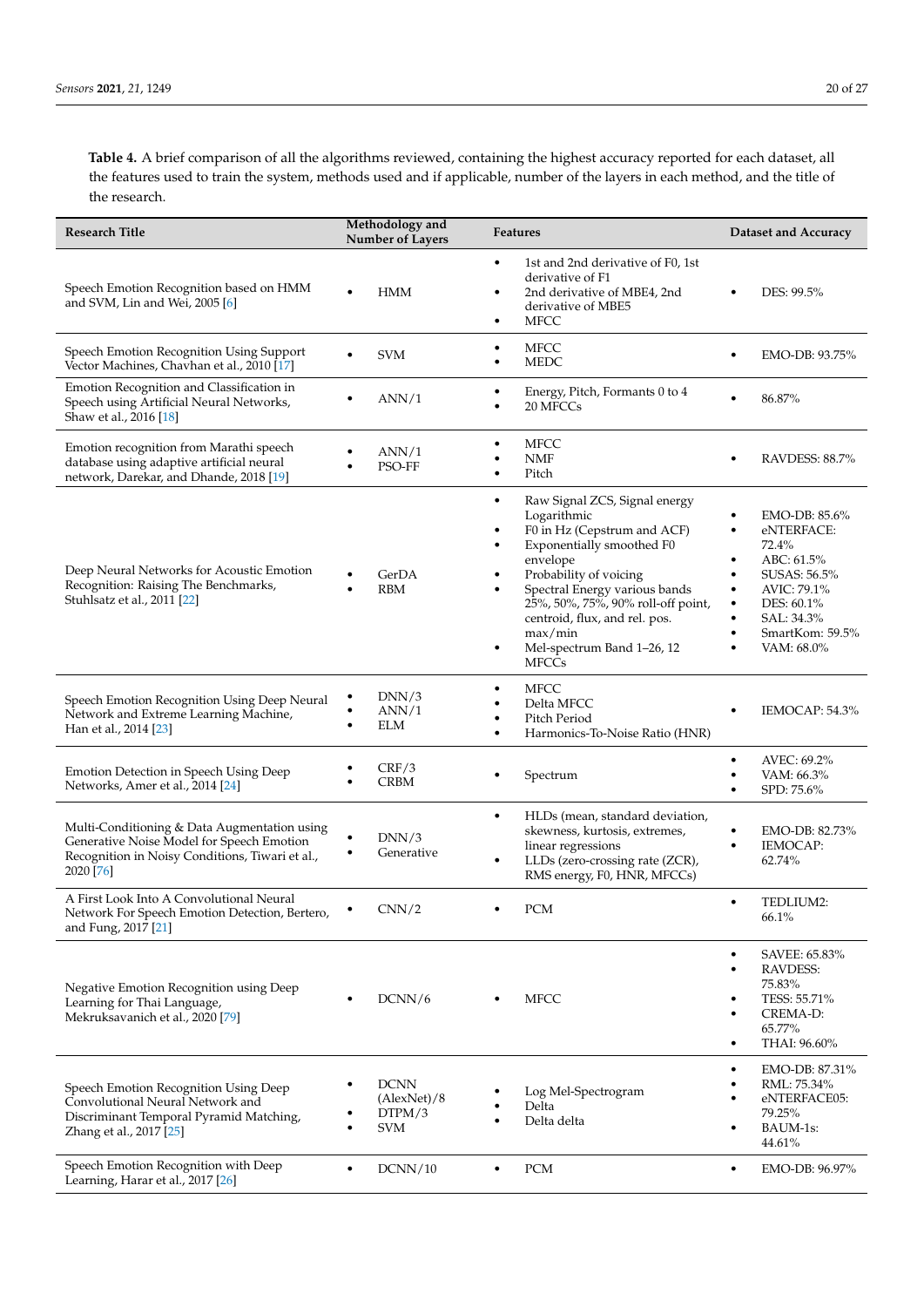# **Table 4.** *Cont*.

| <b>Research Title</b>                                                                                                                                   | Methodology and<br><b>Number of Layers</b> | <b>Features</b>                                                                                                                                                                                                                                                                                                                                                                               | <b>Dataset and Accuracy</b>                                                                              |  |  |  |  |
|---------------------------------------------------------------------------------------------------------------------------------------------------------|--------------------------------------------|-----------------------------------------------------------------------------------------------------------------------------------------------------------------------------------------------------------------------------------------------------------------------------------------------------------------------------------------------------------------------------------------------|----------------------------------------------------------------------------------------------------------|--|--|--|--|
| LSTM-Modeling of continuous emotions in an<br>audiovisual affect recognition framework,<br>Wöllmer et al., 2013 [28]                                    | LSTM/1<br>٠<br>BLSTM/1<br>$\bullet$        | Loudness, ZCR, Energy in<br>٠<br>250-650 Hz, 1-4 kHz<br>25%, 50%, 75%, and 90% spectral<br>$\bullet$<br>roll-off points, flux, entropy,<br>variance, skewness<br>Psychoacoustic sharpness,<br>٠<br>harmonicity, 10 MFCCs<br>F0 (SHS followed by Viterbi<br>٠<br>smoothing)<br>Voicing, jitter, shimmer (local),<br>٠<br>delta jitter<br>Logarithmic Harmonics-to-Noise<br>٠<br>Ratio (logHNR) | <b>SEMAINE: 71.2%</b>                                                                                    |  |  |  |  |
| Adieu Features? End-To-End Speech Emotion<br>Recognition Using A Deep Convolutional<br>Recurrent Network, Trigeorgis et al., 2016 [29]                  | DCNN, LSTM/4                               | <b>PCM</b><br>$\bullet$                                                                                                                                                                                                                                                                                                                                                                       | RECOLA: 68.4%<br>٠                                                                                       |  |  |  |  |
| Speech Emotion Recognition using deep 1D &<br>2D CNN LSTM networks, Zhao et al., 2019 [30]                                                              | DCNN, LSTM/5                               | <b>PCM</b><br>Log-Mel Spectrogram                                                                                                                                                                                                                                                                                                                                                             | EMO-DB: 95.33%<br>$\bullet$<br>IEMOCAP:<br>86.16%                                                        |  |  |  |  |
| Speech Emotion Classification Using<br>Attention-Based LSTM, Xie et al., 2019 [83]                                                                      | LSTM, DNN 5                                | F0, F0 envelope, ERMS noise and<br>$\bullet$<br>harmonics, and HNR<br>Voicing probability, ZCS,<br>٠<br>Loudness and Delta<br>Local jitter and shimmer, DDP<br>٠<br>jitter<br>MFCC and Delta, Mel spectral and<br>٠<br>logMel bands<br>LPC coefficients, Linear spectral<br>$\bullet$<br>pair frequency                                                                                       | eNTERFACE:<br>89.6%<br>GEMEP: 57.0%<br>CASIA: 92.8%<br>$\bullet$                                         |  |  |  |  |
| Variational Autoencoders for Learning Latent<br>Representations of Speech Emotion: A<br>Preliminary Study, Latif et al., 2018 [31]                      | VAE, LSTM 2, 4                             | Log-Mel Spectrogram                                                                                                                                                                                                                                                                                                                                                                           | <b>IEMOCAP:</b><br>$\bullet$<br>64.93%                                                                   |  |  |  |  |
| Unsupervised Learning Approach to Feature<br>Analysis for Automatic Speech Emotion<br>Recognition, Eskimez et al., 2018 [32]                            | CNN, VAE/5, 6,<br>4, 10, 5                 | Log-Mel Spectrogram<br>$\bullet$                                                                                                                                                                                                                                                                                                                                                              | <b>IEMOCAP:</b><br>٠<br>48.54%                                                                           |  |  |  |  |
| Towards Speech Emotion Recognition "in the<br>wild" using Aggregated Corpora and Deep<br>Multi-Task Learning, Kim et al., 2017 [33]                     | LSTM, $MTL/3, 3,$<br>٠<br>2                | F0, voice probability,<br>$\bullet$<br>zero-crossing-rate<br>12 MFCCs with energy and their<br>$\bullet$<br>first-time derivatives                                                                                                                                                                                                                                                            | EMO-DB: 92.5%<br>$\bullet$<br>eNTERFACE:<br>٠<br>95.3%<br>$LDC: 56.4\%$<br>Aibo: 52.0%<br>IEMOCAP: 56.9% |  |  |  |  |
| Adversarial Machine Learning and Speech<br>Emotion Recognition: Utilizing Generative<br>Adversarial Networks for Robustness, Latif et al.,<br>2018 [86] | LSTM, GAN/2                                | eGeMAPS features                                                                                                                                                                                                                                                                                                                                                                              | Aibo: 64.86%<br>٠<br>IEMOCAP:<br>53.76%                                                                  |  |  |  |  |
| On Enhancing Speech Emotion Recognition<br>Using Generative Adversarial Networks,<br>Sahu et al., 2018 [88]                                             | GAN, SVM                                   | 1582-dimensional openSMILE<br>$\bullet$<br>feature space                                                                                                                                                                                                                                                                                                                                      | <b>IEMOCAP:</b><br>$\bullet$<br>60.29%                                                                   |  |  |  |  |
| Data Augmentation Using GANs for Speech<br>Emotion Recognition, Chatziagapi et al.,<br>2019 [89]                                                        | DCNN (VGG19),<br>$\bullet$<br>GAN/19       | 128 MFCCs<br>$\bullet$                                                                                                                                                                                                                                                                                                                                                                        | IEMOCAP: 53.6%<br>٠<br>Feel-25k: 54.6%<br>٠                                                              |  |  |  |  |
| human-computer Using Transfer Learning,<br>Song et al., 2014 [90]                                                                                       | PCA, LPP, TSL                              | 12 MFCCs and Delta<br>$\bullet$<br>8 LSF, Intense, Loudness, ZCR<br>Voice probability, F0, F0 envelopes<br>٠                                                                                                                                                                                                                                                                                  | EMO-DB: 59.8%<br>$\bullet$                                                                               |  |  |  |  |
| Transfer Linear Subspace Learning for<br>Cross-Corpus Speech Emotion Recognition,<br>Song 2019 [91]                                                     | LDA, TSL, TLSL                             | 1582-dimensional openSMILE<br>$\bullet$<br>feature space                                                                                                                                                                                                                                                                                                                                      | EMO-DB,<br>$\bullet$<br>eNTERFACE,<br>Aibo: 54.61%                                                       |  |  |  |  |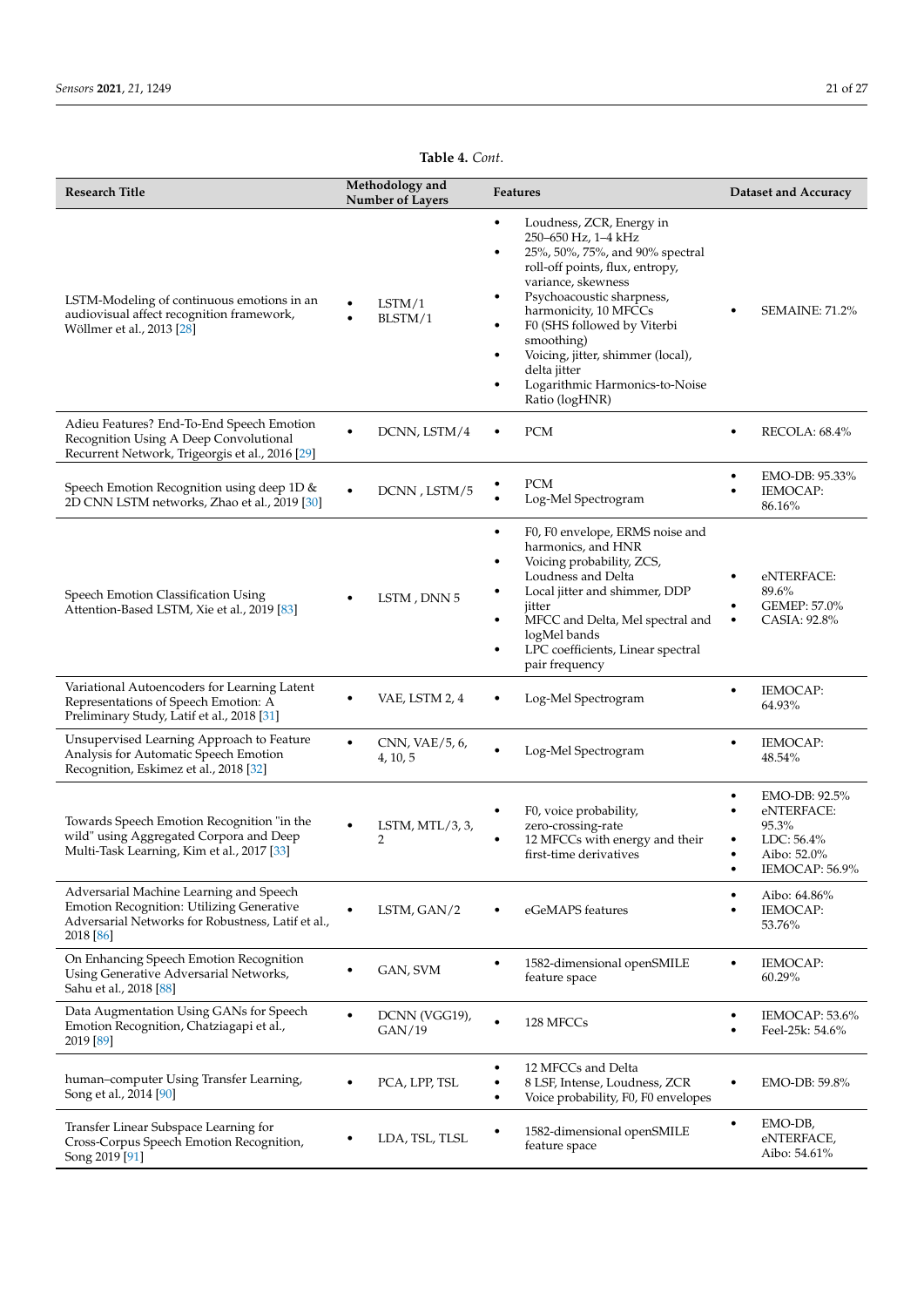<span id="page-21-0"></span>

| <b>Research Title</b>                                                                                                            | Methodology and<br><b>Number of Layers</b>  | <b>Features</b>                                                                                                              | Dataset and Accuracy |  |  |
|----------------------------------------------------------------------------------------------------------------------------------|---------------------------------------------|------------------------------------------------------------------------------------------------------------------------------|----------------------|--|--|
| Automatic Speech Emotion Recognition using<br>recurrent neural networks local attention,<br>Mirsamadi et al., 2017 [94]          | LSTM, ATTN/4,<br>$\bullet$<br>3, 3, 4, 4, 4 | 257-dimensional magnitude FFT<br>٠<br>vectors<br>F0, voice probability, frame energy,<br>٠<br>ZCR<br>12 MFCCs and Delta<br>٠ | IEMOCAP: 63.5%       |  |  |
| Improved end-to-end Speech Emotion<br>Recognition using self-attention mechanism and<br>multitask learning, Li et al., 2019 [95] | CNN BLSTM,<br>ATTN/2, 2                     | 800 point STFT Mel scale<br>٠<br>spectrogram, Deltas, Delta deltas                                                           | IEMOCAP: 82.8%       |  |  |

**Table 4.** *Cont*.

#### *6.1. Challenges*

In SER, although there are progressions in methods and achieved accuracy; however, several restrictions still exist that necessary to be eliminated for a successful recognition system.

The main barrier is the availability of datasets well designed for deep learning tasks, meaning that they have a large enough pool of samples to be able to train deep architectures. In areas like image or speech recognition, there are databases with millions of samples such as ImageNet with 14 million and Google AudioSet with 2.1 Million samples. However, in SER, there are various databases, but with a limited number of samples.

Additionally, in most modern SER systems, semi-natural and simulated datasets are utilized that are acted in nature, not noisy, and far from reality. The systems trained on these datasets cannot be successful in real-world scenarios. Although real datasets are also available under license, however, they are from TV shows and call centers that parties are informed of the recording; therefore, they do not contain all emotion categories.

The other problem is the effect of culture and language on SER, where both factors affect the emotional feeling and receiving. A cross-language SER needs a set of features independent of these factors, and current feature extraction methods might not be successful.

In a similar context, another challenge with emotional speech databases is uncertainty in the annotation. As discussed before, in a task such as image recognition, a bicycle is always a bicycle; however, in an emotional speech, one may label an utterance as angry. In contrast, the other marks the same utterance as excited. This subjectivity in labeling both makes the task more complex and limits the possibility of mixing the databases and creating supersets of emotional data.

Furthermore, generally, datasets are made of discrete utterances of emotional speech while this is not guaranteed in real-life situations as usually, there are overlaps between the speech streams of speakers. Therefore, models designed based on discreet utterances would perform overwhelmingly poor in continuous speech situations.

In addition to continuity of the speech, also, changes in the flow of emotions are continuous and gradual, and we do not have sections of one emotion with a stopping point and changing over to other emotions. So the models designed for real-life situations should be able to handle in between and morphing emotions.

### *6.2. Future Directions*

To solve the problem of SER, we need to address the challenges mentioned earlier. Additionally, one of the significant hurdles to SER is the limited size of the datasets. To solve this problem, one option is to create a deep learning friendly database, meaning a vast number of samples. This is a viable but costly method.

We also have the option of combining some of the datasets to create a superset. At the same time, this is possible; there could be problems because of different methods and techniques in creating different databases.

As a suitable solution, we suggest exploring the creation of an entirely synthetic dataset using generative techniques trained by available datasets. GANs structures would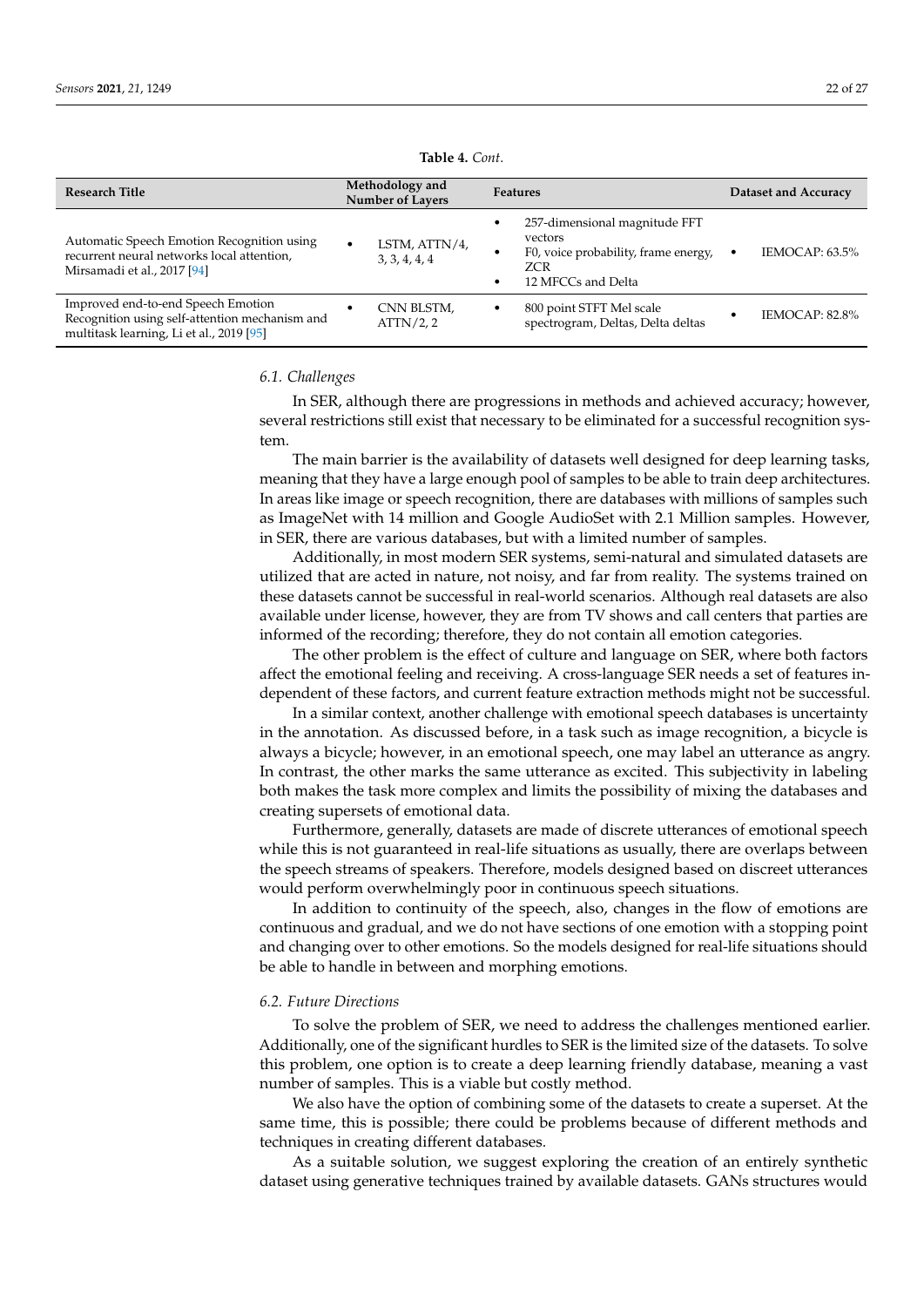be an excellent candidate for such a system, as they have been used already and proven successful for other applications.

Another challenge that can be addressed in SER is the difference in emotion expressions in different languages. We believe using transformers, we can build a language-aware model that adapts to the language to classify emotions, and the same concept can be used for different accents in a language.

Furthermore, as we discussed laboratory-generated data and noise in real-life situations, we can use generator models as has been explored in the methods reviewed to create noisy samples and try to design a noise-robust model for SER.

Another point that we can improve the robustness of SER models is to create models that classify continuous speech emotions. For this reason, we can design architectures that are keeping a sliding window and measure the emotional content of the slide and decide based on that.

Additionally, to improve the SER model's robustness, a similar concept can be employed to learn and classify not only fully emoted emotions but also the transition states of the feelings, and based on emotion transition models, we can gain more confidence in recognized emotions.

## *6.3. Conclusions*

In this research, we have reviewed various emotional SER methodologies and the associated speech databases and compared them from different aspects. Among the databases we chose, there are two early and vastly used simulated databases, EMO-DB and DES. Additionally, we reviewed three newer, freely available simulated English databases. In addition to the simulated databases, we added IEMOCAP, a regularly cited semi-natural database, and VAM, one of the typically used natural databases.

Among all the databases compared, the newer ones tended to have a larger pool of data samples. The average duration of samples across the databases is 2.8 s, TESS being an outlier with 2.1 s average duration. Among the databases reviewed, TESS has very recently been cited to be used for the task of automatic speech emotion recognition yet. However, we examined this database, and we plan to use it in our future research, as it poses a more challenging task by having shorter utterances of emotional speech.

We have also reviewed several SER publications. In the selection of the papers, we tried to cover all the major deep learning techniques used for the task of SER, from DNNs to LSTMs to attention mechanisms. One widespread limitation in almost all the related works examined was the fact that they were only reporting the accuracy of the recognition as their performance measure, but statistically, accuracy by itself is not a comprehensive measure of the performance of a system.

The surge of new research on convolutional neural networks shows that they are capable of better solving the problem of emotion recognition by having higher low-level and short-term discriminative capabilities. The incorporation of LSTM networks and the introduction of deep convolutional LSTM structures has helped to take the solution to a new level and to give the network long-term memory to be able to identify long-term paralinguistic patterns. They have also shown higher capabilities of speaker-independent emotion recognition. Lastly, by the introduction of the attention methods, a new level of nonlinearity has been added to the classifiers that can, in turn, help in creating a more efficient system with fewer components. Future research could cover more robust and dataset-independent solutions to be able to move models closer to production in real situations.

**Author Contributions:** Conceptualization, B.J.A., D.S.-S. and A.E.; methodology, B.J.A and D.S.-S.; writing—original draft preparation, B.J.A; writing—review and editing, B.J.A, D.S.-S. and A.E.; supervision, D.S.-S. and A.E. All authors have read and agreed to the published version of the manuscript.

**Funding:** This research received no external funding.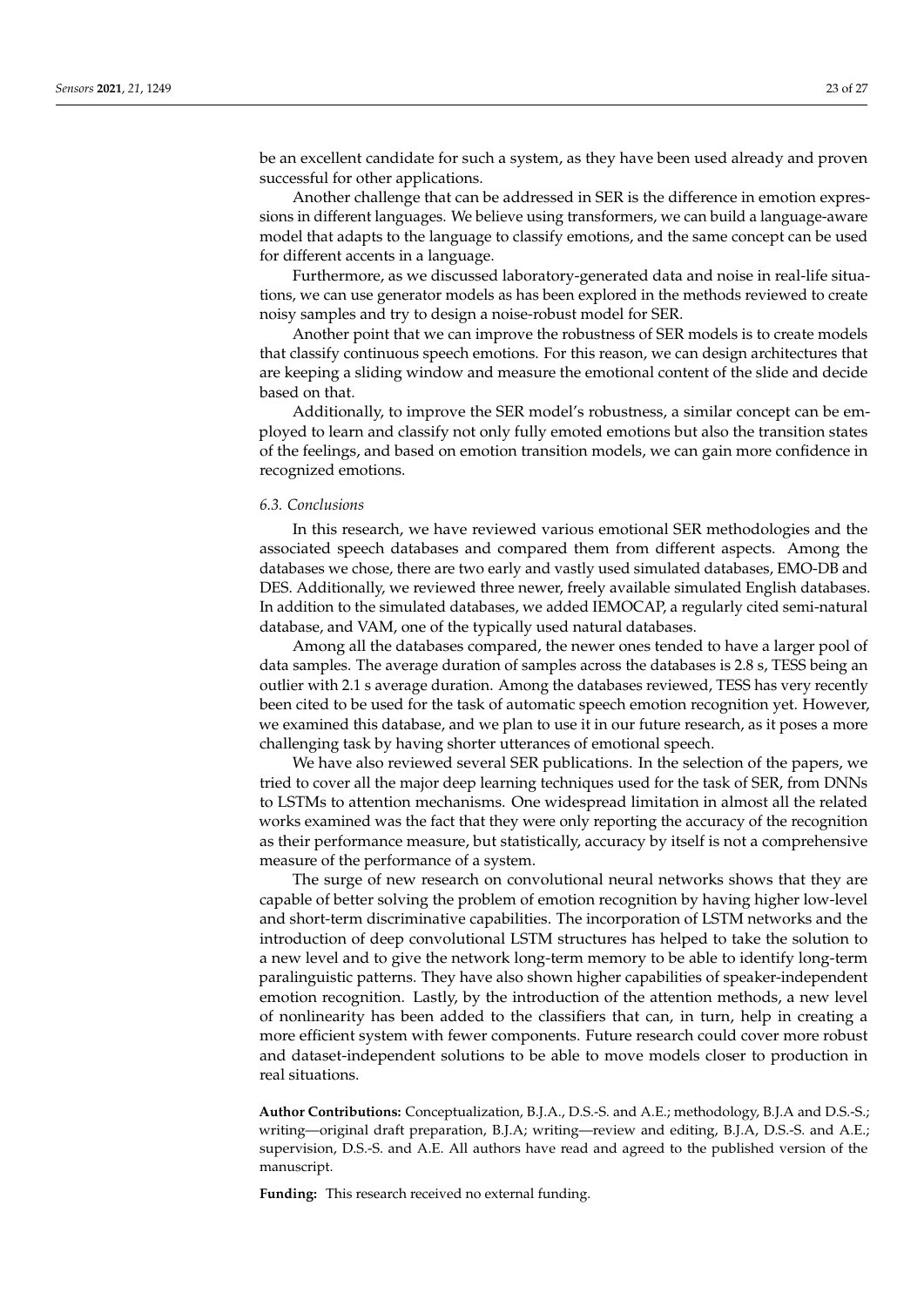**Institutional Review Board Statement:** Not applicable.

**Informed Consent Statement:** Not applicable.

**Data Availability Statement:** Not applicable.

**Conflicts of Interest:** The authors declare no conflict of interest.

## <span id="page-23-25"></span>**References**

- <span id="page-23-0"></span>1. Booth, P.A. *An Introduction to Human-Computer Interaction*; Psychology Press: Hove, UK, 1989.
- <span id="page-23-1"></span>2. Harper, E.R.; Rodden, T.; Rogers, Y.; Sellen, A. Being Human: Human-Computer Interaction in the Year 2020; Microsoft Research: Redmond, WA, USA, 2008; ISBN 0955476119.
- <span id="page-23-2"></span>3. Cambria, E.; Hussain, A.; Havasi, C.; Eckl, C. Sentic computing: Exploitation of common sense for the development of emotionsensitive systems. In *Development of Multimodal Interfaces: Active Listening and Synchrony*; Springer: Berlin/Heidelberg, Germany, 2010; pp. 148–156.
- <span id="page-23-3"></span>4. Patil, K.J.; Zope, P.H.; Suralkar, S.R. Emotion Detection From Speech Using Mfcc and Gmm. *Int. J. Eng. Res. Technol. (IJERT)* **2012**, *1*, 9.
- <span id="page-23-11"></span>5. Hassan, A.; Damper, R.I. Multi-class and hierarchical SVMs for emotion recognition. In Proceedings of the INTERSPEECH 2010, Makuhari, Japan, 26–30 September 2010; pp. 2354–2357.
- <span id="page-23-26"></span><span id="page-23-4"></span>6. Lin, Y.L.; Wei, G. Speech emotion recognition based on HMM and SVM. In Proceedings of the 2005 International Conference on Machine Learning and Cybernetics, Guangzhou, China, 18–21 August 2005; Volume 8, pp. 4898–4901.
- <span id="page-23-5"></span>7. Nicholson, J.; Takahashi, K.; Nakatsu, R. Emotion Recognition in Speech Using Neural Networks. In Proceedings of the 6th International Conference on Neural Information Processing (ICONIP '99), Perth, Australia, 16–20 November 1999.
- <span id="page-23-31"></span><span id="page-23-6"></span>8. Schüller, B.; Rigoll, G.; Lang, M. Speech emotion recognition combining acoustic features and linguistic information in a hybrid support vector machine-belief network architecture. In Proceedings of the IEEE International Conference on Acoustics, Speech, and Signal Processing, Montreal, QC, Canada, 17–21 May 2004.
- <span id="page-23-7"></span>9. France, D.J.; Shiavi, R.G.; Silverman, S.; Silverman, M.; Wilkes, D.M. Acoustical Properties of Speech as Indicators of Depression and Suicidal Risk. *IEEE Trans. Biomed. Eng.* **2000**, *47*, 829–837. [\[CrossRef\]](http://doi.org/10.1109/10.846676) [\[PubMed\]](http://www.ncbi.nlm.nih.gov/pubmed/10916253)
- <span id="page-23-30"></span><span id="page-23-8"></span>10. Hansen, J.H.; Cairns, D.A. ICARUS: Source generator based real-time recognition of speech in noisy stressful and Lombard effect environments. *Speech Commun.* **1995**, *16*, 391–422. [\[CrossRef\]](http://dx.doi.org/10.1016/0167-6393(95)00007-B)
- <span id="page-23-27"></span><span id="page-23-9"></span>11. Petrushin, V. Emotion in Speech: Recognition and Application to Call Centers. *Artif. Neural Netw. Eng.* **2000**, *710*, 22.
- <span id="page-23-10"></span>12. Nakatsu, R.; Nicholson, J.; Tosa, N. Emotion recognition and its application to computer agents with spontaneous interactive capabilities. *Knowl.-Based Syst.* **2000**, *13*, 497–504. [\[CrossRef\]](http://dx.doi.org/10.1016/S0950-7051(00)00070-8)
- <span id="page-23-29"></span><span id="page-23-12"></span>13. Amir, N.; Kerret, O.; Karlinski, D. Classifying emotions in speech: A comparison of methods. In Proceedings of the Seventh European Conference on Speech Communication and Technology, Aalborg, Denmark, 3–7 September 2001.
- <span id="page-23-28"></span><span id="page-23-15"></span>14. Erden, M.; Arslan, L.M. Automatic detection of anger in human-human call center dialogs. In Proceedings of the Twelfth Annual Conference of the International Speech Communication Association, Florence, Italy, 27–31 August 2011.
- <span id="page-23-32"></span><span id="page-23-16"></span>15. Nwe, T.L.; Foo, S.W.; De Silva, L.C. Speech emotion recognition using hidden Markov models. *Speech Commun.* **2003**, *41*, 603–623. [\[CrossRef\]](http://dx.doi.org/10.1016/S0167-6393(03)00099-2)
- <span id="page-23-18"></span>16. Hsu, C.W.; Chang, C.C.; Lin, C.J. A Practical Guide to Support Vector Classification. 2003; pp.1396–1400. Available online: <https://www.csie.ntu.edu.tw/~cjlin/papers/guide/guide.pdf> (accessed on 2 February 2021).
- <span id="page-23-13"></span>17. Chavhan, Y.; Dhore, M.; Pallavi, Y. Speech Emotion Recognition Using Support Vector Machines. *Int. J. Comput. Appl.* **2010**, *1*, 86–91.
- <span id="page-23-14"></span>18. Shaw, A.; Vardhan, R.K.; Saxena, S. Emotion Recognition and Classification in Speech using Artificial Neural Networks. *Int. J. Comput. Appl.* **2016**, *145*, 5–9.
- <span id="page-23-19"></span>19. Darekara, R.V.; Dhande, A.P. Emotion recognition from Marathi speech database using adaptive artificial neural network. *Biol. Inspired Cogn. Archit.* **2018**, *25*, 35–42. [\[CrossRef\]](http://dx.doi.org/10.1016/j.bica.2018.01.002)
- <span id="page-23-20"></span>20. Bhatnagar, K.; Gupta, S.C. Extending the Neural Model to Study the Impact of Effective Area of Optical Fiber on Laser Intensity. *Int. J. Intell. Eng. Syst.* **2017**, *10*, 274–283.
- <span id="page-23-23"></span>21. Bertero, D.; Fung, P. A first look into a convolutional neural network for speech emotion detection. *ICASSP* **2017**, 5115–5119. [\[CrossRef\]](http://dx.doi.org/10.1109/ICASSP.2017.7953131)
- <span id="page-23-21"></span>22. Stuhlsatz, A.; Meyer, C.; Eyben, F.; Zielke, T.; Meier, H.G.; Schüller, B. Deep neural networks for acoustic emotion recognition: Raising the benchmarks. In Proceedings of the 2011 IEEE international conference on acoustics, speech and signal processing (ICASSP), Prague, Czech Republic, 22–27 May 2011.
- <span id="page-23-22"></span>23. Han, K.; Yu, D.; Tashev, I. Speech Emotion Recognition Using Deep Neural Network and Extreme Learning Machine. In Proceedings of the Fifteenth Annual Conference of the International Speech Communication Association, Singapore, 14–18 September 2014.
- <span id="page-23-17"></span>24. Amer, M.; Siddiquie, B.; Richey, C.; Divakaran, A. Emotion Detection in Speech Using Deep Networks. In Proceedings of the 2014 IEEE International Conference on Acoustics, Speech and Signal Processing (ICASSP), Florence, Italy, 4–9 May 2014.
- <span id="page-23-24"></span>25. Zhang, S.; Zhang, S.; Huang, T.; Gao, W. Speech Emotion Recognition Using Deep Convolutional Neural Network and Discriminant Temporal Pyramid Matching. *IEEE Trans. Multimed.* **2018**, *20*, 1576–1590. [\[CrossRef\]](http://dx.doi.org/10.1109/TMM.2017.2766843)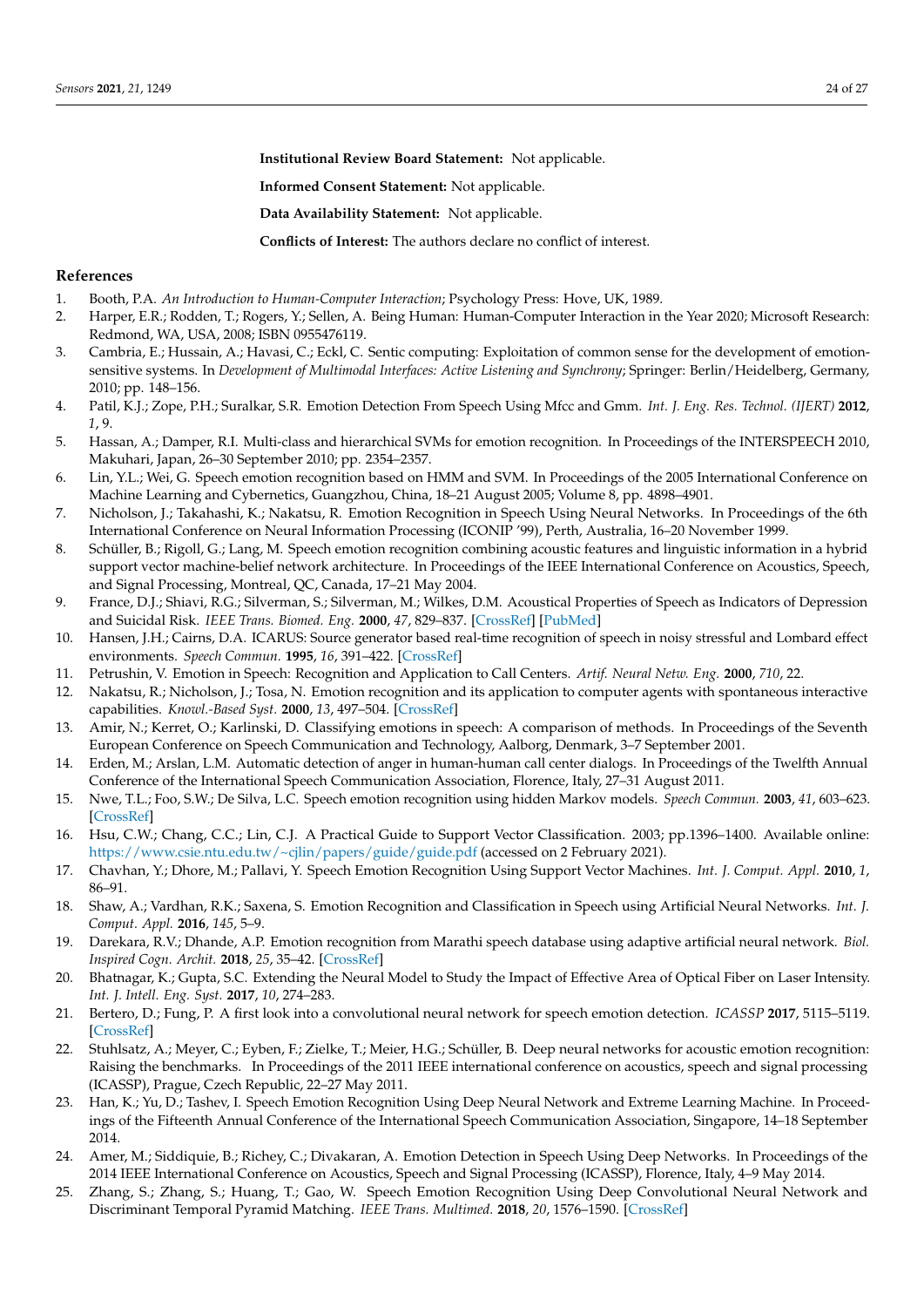- <span id="page-24-33"></span><span id="page-24-32"></span><span id="page-24-31"></span><span id="page-24-30"></span><span id="page-24-29"></span><span id="page-24-28"></span><span id="page-24-27"></span><span id="page-24-22"></span>26. Harár, P.; Burget, R.; Kishore Dutta, M. Speech Emotion Recognition with studies. In Proceedings of the 4th International Conference on Signal Processing and Integrated Networks (SPIN), Noida, India, 2–3 February 2017; pp. 137–140.
- <span id="page-24-0"></span>27. Anvarjon, T.; Kwon, S.; others. Deep-net: A lightweight CNN-based speech emotion recognition system using deep frequency features. *Sensors* **2020**, *20*, 5212. [\[CrossRef\]](http://dx.doi.org/10.3390/s20185212)
- <span id="page-24-1"></span>28. Wöllmer, M.; Kaiser, M.; Eyben, F.; Schüller, B.; Rigoll, G. LSTM-Modeling of continuous emotions in an audiovisual affect recognition framework. *Image Vis. Comput.* **2013**, *31*, 153–163. [\[CrossRef\]](http://dx.doi.org/10.1016/j.imavis.2012.03.001)
- <span id="page-24-23"></span>29. Trigeorgis, G.; Ringeval, F.; Brueckner, R.; Marchi, E.; Nicolaou, M.A.; Schüller, B.; Zafeiriou, S. Adieu Features? End-To-End Speech Emotion Recognition Using A Deep Convolutional Recurrent Network. In Proceedings of the IEEE International Conference on Acoustics, Speech and Signal Processing (ICASSP), Shanghai, China, 20–25 March 2016.
- <span id="page-24-24"></span>30. Zhao, J.; Mao, X.; Chen, L. Speech emotion recognition using deep 1D and 2D CNN LSTM networks. *Elsevier Biomed. Signal Process. Control.* **2019**, *47*, 312–323. [\[CrossRef\]](http://dx.doi.org/10.1016/j.bspc.2018.08.035)
- <span id="page-24-25"></span>31. Latif, S.; Rana, R.; Qadir, J.; Epps, J. Variational Autoencoders for Learning Latent Representations of Speech Emotion: A Preliminary Study. *arXiv* **2018**, arXiv:1712.08708.
- <span id="page-24-26"></span>32. Eskimez, S.E.; Duan, Z.; Heinzelman, W. Unsupervised Learning Approach to Feature Analysis for Automatic Speech Emotion Recognition. In Proceedings of the 2018 IEEE International Conference on Acoustics, Speech and Signal Processing (ICASSP), Calgary, AB, Canada, 15–20 April 2018; pp. 5099–5103.
- <span id="page-24-2"></span>33. Kim, J.; Englebienne, G.; Truong, K.P.; Evers, V. Towards Speech Emotion Recognition "in the wild" using Aggregated Corpora and Deep Multi-Task Learning. *arXiv* **2017**, arXiv:1708.03920.
- <span id="page-24-3"></span>34. Williams, C.E.; Stevens, K.N. Emotions and Speech: Some Acoustical Correlates. *J. Acoust. Soc. Am.* **1972**, *52*, 1238–1250.
- <span id="page-24-4"></span>35. Balti, H.; Elmaghraby, A.S. Emotion analysis from speech using temporal contextual trajectories. In Proceedings of the IEEE Symposium on Computers and Communications (ISCC), Funchal, Portugal, 23–26 June 2014.
- 36. Balti, H.; Elmaghraby, A.S. Speech emotion detection using time dependent self organizing maps. In Proceedings of the IEEE International Symposium on Signal Processing and Information Technology, Athens, Greece, 12–15 December 2013.
- <span id="page-24-21"></span>37. Kaushik, L.; Sangwan, A.; Hansen, J.H.L. Sentiment extraction from natural audio streams. In Proceedings of the 2013 IEEE International Conference on Acoustics, Speech and Signal Processing, Vancouver, BC, Canada, 26–31 May 2013.
- <span id="page-24-5"></span>38. Martínez, B.E.; Jacobo, J.C. An improved characterization methodology to efficiently deal with the speech emotion recognition problem. In Proceedings of the 2017 IEEE International Autumn Meeting on Power, Electronics and Computing (ROPEC), Ixtapa, Mexico, 8–10 November 2017.
- <span id="page-24-6"></span>39. Grimm, M.; Kroschel, K.; Narayanan, S. The Vera am Mittag German audio-visual emotional speech database. In Proceedings of the IEEE International Conference on Multimedia and Expo, Hannover, Germany, 23 June–26 April 2008.
- <span id="page-24-7"></span>40. Truong, K.P.; van Leeuwen, D.A.; de Jong, F.M.G. Speech-based recognition of self-reported and observed emotion in a dimensional space. *Speech Commun.* **2012**, *54*, 1049–1063. [\[CrossRef\]](http://dx.doi.org/10.1016/j.specom.2012.04.006)
- <span id="page-24-8"></span>41. Albert, M. Pleasure-arousal-dominance: A general framework for describing and measuring individual differences in Temperament. *Curr. Psychol.* **1996**, *14*, 261–292.
- <span id="page-24-9"></span>42. Paidi, G.; Kadiri, S.R.; Yegnanarayana, B. Analysis of Emotional Speech—A Review. *Towar. Robot. Soc. Believable Behaving Syst.* **2016**, *I*, 205–238.
- <span id="page-24-10"></span>43. Gobl, C.; Chasaide, A.N. The role of voice quality in communicating emotion, mood and attitude. *Speech Commun.* **2003**, *40*, 189–212. [\[CrossRef\]](http://dx.doi.org/10.1016/S0167-6393(02)00082-1)
- <span id="page-24-11"></span>44. Vlasenko, B.; Prylipko, D.; Philippou-Hübner, D.; Wendemuth, A. Vowels formants analysis allows straightforward detection of high arousal acted and spontaneous emotions. In Proceedings of the Twelfth Annual Conference of the International Speech Communication Association, Florence, Italy, 27–31 August 2011; pp. 1577–1580.
- <span id="page-24-12"></span>45. Lee, C.M.; Narayanan, S. Toward detecting emotions in spoken dialogs. *IEEE Trans. Speech Audio Process.* **2005**, *13*, 293–303.
- <span id="page-24-13"></span>46. Schüller, B.; Rigoll, G. Timing levels in segment-based speech emotion recognition. In Proceedings of the Ninth International Conference on Spoken Language Processing, Pittsburgh, PA, USA, 17–21 September 2006; pp. 17–21.
- <span id="page-24-14"></span>47. Lugger, M.; Yang, B. The relevance of voice quality features in speaker independent emotion recognition. *ICASSP* **2007**, *4*, 17–20.
- <span id="page-24-15"></span>48. Philippou-Hübner, D.; Vlasenko, B.; Grosser, T.; Wendemuth, A. Determining optimal features for emotion recognition from speech by applying an evolutionary algorithm. In Proceedings of the Eleventh Annual Conference of the International Speech Communication Association, Chiba, Japan, 26–30 September 2010; pp. 2358–2361.
- <span id="page-24-16"></span>49. Swain, M.; Routray, A.; Kabisatpathy, P. Databases, features and classifiers for speech emotion recognition: a review. *Int. J. Speech Technol.* **2018**, *21*, 93–120, doi.org/10.1007/s10772-018-9491-z. [\[CrossRef\]](http://dx.doi.org/10.1007/s10772-018-9491-z)
- <span id="page-24-17"></span>50. Khalil, R.A.; Jones, E.; Babar, M.I.; Jan, T.; Zafar, M.H.; Alhussain, T. Speech Emotion Recognition Using Deep Learning Techniques: A Review. *IEEE Access* **2019**, *7*, 117327–117345. [\[CrossRef\]](http://dx.doi.org/10.1109/ACCESS.2019.2936124)
- <span id="page-24-18"></span>51. Tripathi, A.; Singh, U.; Bansal, G.; Gupta, R.; Singh, A.K. A Review on Emotion Detection and Classification using Speech. In Proceedings of the International Conference on Innovative Computing and Communications (ICICC), Online, 15 May 2020.
- <span id="page-24-19"></span>52. Basu, S.; Chakraborty, J.; Bag, A.; Aftabuddin, M. A Review on Emotion Recognition using Speech. In Proceedings of the International Conference on Inventive Communication and Computational Technologies (ICICCT 2017), Coimbatore, India, 10–11 March 2017.
- <span id="page-24-20"></span>53. Akçay, Mehmet, B.; Oğuz, K. Speech emotion recognition: Emotional models, databases, features, preprocessing methods, supporting modalities, and classifiers. *Speech Commun.* **2020**, *166*, 56–76. [\[CrossRef\]](http://dx.doi.org/10.1016/j.specom.2019.12.001)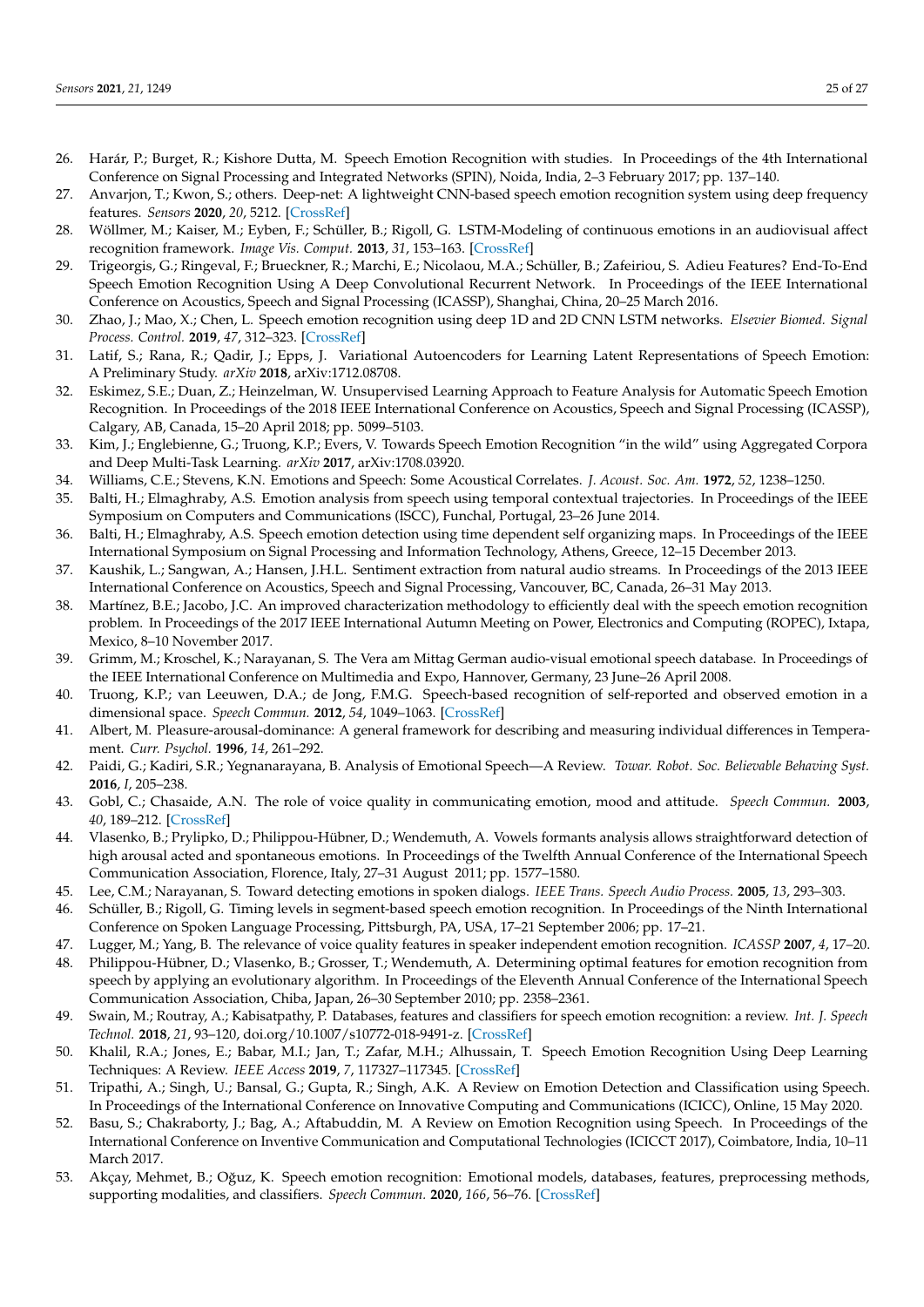- <span id="page-25-0"></span>54. Douglas-Cowie, E.; Cowie, R.; Schröder, M. A New Emotion Database: Considerations, Sources Additionally, Scope. In Proceedings of the ISCA Tutorial and Research Workshop (ITRW) on Speech and Emotion, Newcastle, UK, 5–7 September 2000.
- <span id="page-25-1"></span>55. Burkhardt, F.; Paeschke, A.; Rolfes, M.; Sendlmeier, W.F.; Weiss, B. A database of German emotional speech. In Proceedings of the Ninth European Conference on Speech Communication and Technology, Lisboa, Portugal, 4–8 September 2005.
- <span id="page-25-2"></span>56. Engberg, I.S.; Hansen, A.V.; Andersen, O.; Dalsgaard, P. Design, recording and verification of a Danish emotional speech database. In Proceedings of the Fifth European Conference on Speech Communication and Technology, Rhodes, Greece, 22–25 September 1997.
- <span id="page-25-3"></span>57. Livingstone, S.R.; Russo, F.A. The Ryerson Audio-Visual Database of Emotional Speech and Song (RAVDESS): A dynamic, multimodal set of facial and vocal expressions in North American English. *PLoS ONE* **2018**, *13*, e0196391.
- <span id="page-25-4"></span>58. Dupuis, K.; Pichora-Fuller, M.K. Recognition of emotional speech for younger and older talkers: Behavioural findings from the toronto emotional speech set. *Can. Acoust. Acoust. Can.* **2011**, *39*, 182–183.
- <span id="page-25-5"></span>59. Cao, H.; Cooper, D.G.; Keutmann, M.; Gur, R.; Nenkova, A.; Verma, R. CREMA-D: Crowd-sourced emotional multimodal actors dataset. *IEEE Trans. Affect. Comput.* **2014**, *5*, 377–390. [\[CrossRef\]](http://dx.doi.org/10.1109/TAFFC.2014.2336244)
- <span id="page-25-6"></span>60. Busso, C.; Bulut, M.; Lee, C.C.; Kazemzadeh, A.; Mower, E.; Kim, S.; Chang, J.N.; Lee, S.; Narayanan, S.S. IEMOCAP: interactive emotional dyadic motion capture database. *Lang. Resour. Eval.* **2008**, *42*, 335–359. [\[CrossRef\]](http://dx.doi.org/10.1007/s10579-008-9076-6)
- <span id="page-25-7"></span>61. Sneddon, I.; McRorie, M.; McKeown, G.; Hanratty, J. The Belfast induced natural emotion database. *IEEE Trans. Affect. Comput.* **2012**, *3*, 32–41. [\[CrossRef\]](http://dx.doi.org/10.1109/T-AFFC.2011.26)
- <span id="page-25-8"></span>62. Gnjatovic, M.; Rosner, D. Inducing Genuine Emotions in Simulated Speech-Based Human-Machine Interaction: The NIMITEK Corpus. *IEEE Trans. Affect. Comput.* **2010**, *1*, 132–144. [\[CrossRef\]](http://dx.doi.org/10.1109/T-AFFC.2010.14)
- <span id="page-25-9"></span>63. Steidl, S. *Automatic Classification of Emotion-Related User States in Spontaneous Children's Speech*; Logos-Verlag: Berlin, Germany, 2009.
- <span id="page-25-10"></span>64. Morrison, D.; Wang, R.; De Silva, L.C. Ensemble methods for spoken emotion recognition in call-centres. *Speech Commun.* **2007**, *49*, 98–112. [\[CrossRef\]](http://dx.doi.org/10.1016/j.specom.2006.11.004)
- <span id="page-25-11"></span>65. Rabiner, L.R. A tutorial on hidden Markov models and selected applications in speech recognition. *Proc. IEEE* **1989**, *77*, 257–286. [\[CrossRef\]](http://dx.doi.org/10.1109/5.18626)
- <span id="page-25-24"></span><span id="page-25-12"></span>66. Nogueiras, A.; Moreno, A.; Bonafonte, A.; Mariño, J.B. Speech emotion recognition using hidden Markov models. In Proceedings of the Seventh European Conference on Speech Communication and Technology, Aalborg, Denmark, 3–7 September 2001.
- <span id="page-25-13"></span>67. Carta, S.; Corriga, A.; Ferreira, A.; Podda, A.; Reforgiato Recupero, D. A Multi-Layer and Multi-Ensemble Stock Trader Using Deep Learning and Deep Reinforcement Learning. *Appl. Intell.* **2021**, *51*. [\[CrossRef\]](http://dx.doi.org/10.1007/s10489-020-01839-5)
- 68. Ismail, M.; Shaaban, M.F.; Naidu, M.; Serpedin, E. Deep Learning Detection of Electricity Theft Cyber-Attacks in Renewable Distributed Generation. *IEEE Trans. Smart Grid* **2020**, *11*, 3428–3437. [\[CrossRef\]](http://dx.doi.org/10.1109/TSG.2020.2973681)
- 69. Khan, M.I.; Maity, R. Hybrid Deep Learning Approach for Multi-Step-Ahead Daily Rainfall Prediction Using GCM Simulations. *IEEE Access* **2020**, *8*, 52774–52784. [\[CrossRef\]](http://dx.doi.org/10.1109/ACCESS.2020.2980977)
- <span id="page-25-25"></span><span id="page-25-15"></span>70. Akhtar, M.S.; Ekbal, A.; Cambria, E. How Intense Are You? Predicting Intensities of Emotions and Sentiments using Stacked Ensemble [Application Notes]. *IEEE Comput. Intell. Mag.* **2020**, *15*, 64–75. [\[CrossRef\]](http://dx.doi.org/10.1109/MCI.2019.2954667)
- 71. Duan, P.; He, Z.; He, Y.; Liu, F.; Zhang, A.; Zhou, D. Root cause analysis approach based on reverse cascading decomposition in QFD and fuzzy weight ARM for quality accidents. *Comput. Ind. Eng.* **2020**, *147*, 106643, doi:10.1016/j.cie.2020.106643. [\[CrossRef\]](http://dx.doi.org/10.1016/j.cie.2020.106643)
- <span id="page-25-14"></span>72. He, Y.; Zhu, C.; He, Z.; Gu, C.; Cui, J. Big data oriented root cause identification approach based on Axiomatic domain mapping and weighted association rule mining for product infant failure. *Comput. Ind. Eng.* **2017**, *109*, 253–265. doi:10.1016/j.cie.2017.05.012. [\[CrossRef\]](http://dx.doi.org/10.1016/j.cie.2017.05.012)
- <span id="page-25-16"></span>73. Cambria, E.; Li, Y.; Xing, F.Z.; Poria, S.; Kwok, K., SenticNet 6: Ensemble Application of Symbolic and Subsymbolic AI for Sentiment Analysis. In *Proceedings of the 29th ACM International Conference on Information and Knowledge Management*; Association for Computing Machinery: New York, NY, USA, 2020; pp. 105–114.
- <span id="page-25-17"></span>74. Kriesel, D. Chapter 1: Introduction, Motivation and History. In *A Brief Introduction to Neural Networks*; pp. 21–25. Available online: <http://www.dkriesel.com> (accessed on 2 February 2021).
- <span id="page-25-18"></span>75. Krizhevsky, A.; Sutskever, I.; Hinton, G. ImageNet classification with deep convolutional neural networks. *Commun. ACM* **2017**, *60*, 84–90. [\[CrossRef\]](http://dx.doi.org/10.1145/3065386)
- <span id="page-25-19"></span>76. Tiwari, U.; Soni, M.; Chakraborty, R.; Panda, A.; Kumar Kopparapu, S. Multi-Conditioning and Data Augmentation using Generative Noise Model for Speech Emotion Recognition in Noisy Conditions. In Proceedings of the ICASSP 2020-2020 IEEE International Conference on Acoustics, Speech and Signal Processing (ICASSP), Barcelona, Spain, 4–8 May 2020.
- <span id="page-25-20"></span>77. Hubel, D.H.; Wiesel, T.N. Receptive fields and functional architecture of monkey striate cortex. *J. Physiol.* **1968**, *195*, 215–243. [\[CrossRef\]](http://dx.doi.org/10.1113/jphysiol.1968.sp008455)
- <span id="page-25-21"></span>78. Weng, J.J.; Ahuja, N.; Huang, T.S. Cresceptron: A Self-organizing Neural Network Which Grows Adaptively. In Proceedings of the 4th International Conference on Computer Vision, Berlin, Germany, 11–14 May 1993; pp. 121–128.
- <span id="page-25-22"></span>79. Mekruksavanich, S.; Jitpattanakul, A.; Hnoohom, N. Negative Emotion Recognition using Deep Learning for Thai Language. In Proceedings of the Joint International Conference on Digital Arts, Media and Technology with ECTI Northern Section Conference on Electrical, Electronics, Computer and Telecommunications Engineering (ECTI DAMT and NCON), Pattaya, Thailand, 11–14 March 2020; pp. 71–74.
- <span id="page-25-23"></span>80. Sepp Hochreiter, J.S. Long Short-Term Memory. *Neural Comput.* **1997**, *9*, 1735–1780. [\[CrossRef\]](http://dx.doi.org/10.1162/neco.1997.9.8.1735)